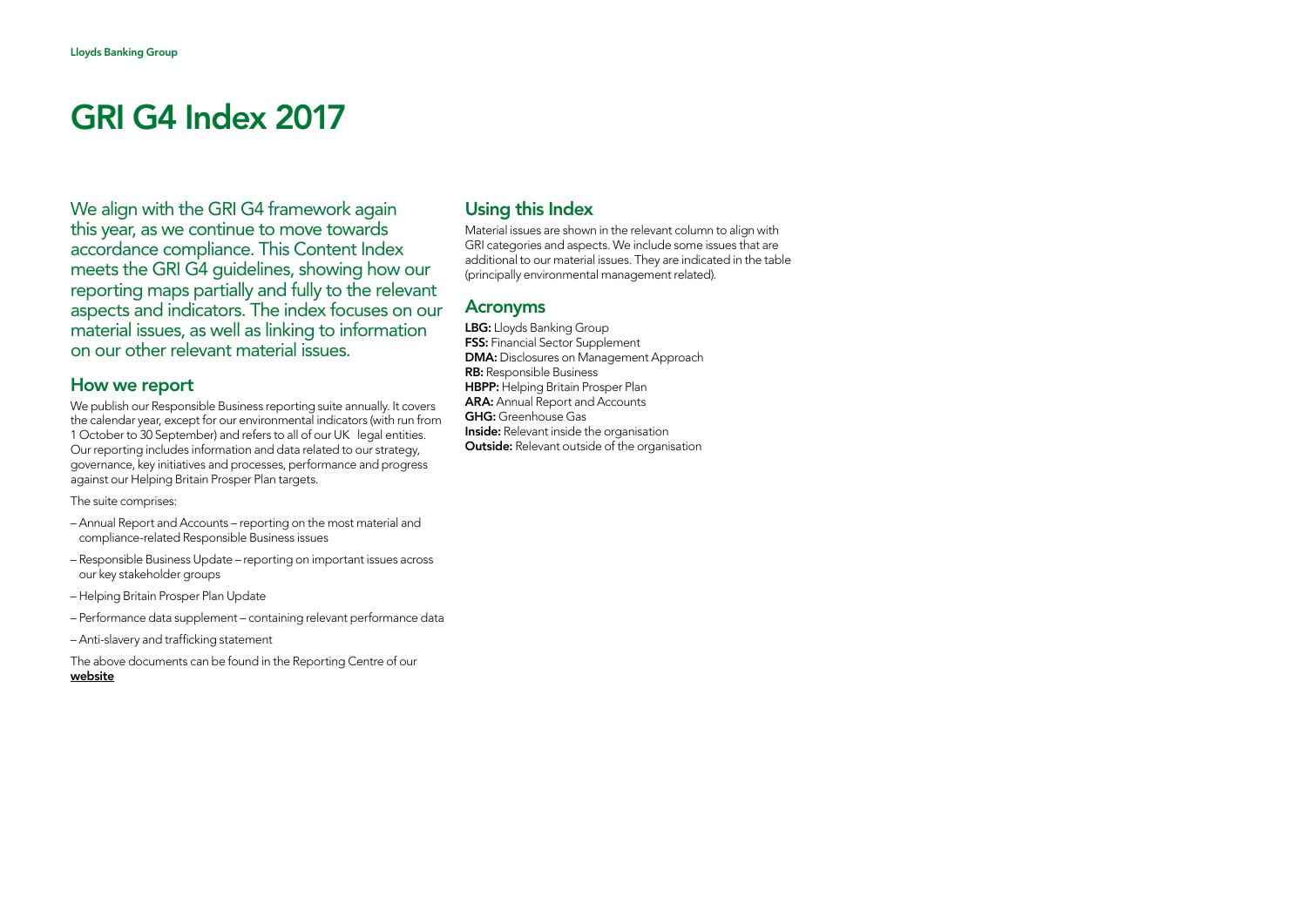|                               | <b>DISCLOSURE DESCRIPTION</b>                                                                                                                                                                                                         | <b>STATUS</b><br><b>NOTES</b> | <b>ASSURANCE</b> | LOCATION IN THE 2017 REPORTING SUITE                                                      | <b>FURTHER COMMENTS</b>                                                                                                                                                |
|-------------------------------|---------------------------------------------------------------------------------------------------------------------------------------------------------------------------------------------------------------------------------------|-------------------------------|------------------|-------------------------------------------------------------------------------------------|------------------------------------------------------------------------------------------------------------------------------------------------------------------------|
|                               | <b>GENERAL STANDARD DISCLOSURES</b>                                                                                                                                                                                                   |                               |                  |                                                                                           |                                                                                                                                                                        |
|                               | <b>Strategy and Analysis</b>                                                                                                                                                                                                          |                               |                  |                                                                                           |                                                                                                                                                                        |
| $G4-1$                        | Provide a statement from the most senior decision-maker Full<br>of the organization about the relevance of sustainability<br>to the organization and the organization's strategy for<br>addressing sustainability                     |                               |                  | ARA p2-5, p8 and p11                                                                      |                                                                                                                                                                        |
| G4-2                          | Provide a description of key impacts, risks,<br>and opportunities                                                                                                                                                                     | Full                          |                  | ARA p1, p3, p5 and p7; ARA p8, p34-37 and p133;<br>and ARA p21, Materiality Report        |                                                                                                                                                                        |
| <b>Organisational profile</b> |                                                                                                                                                                                                                                       |                               |                  |                                                                                           |                                                                                                                                                                        |
| $G4-3$                        | Report the name of the organization                                                                                                                                                                                                   | Full                          |                  | <b>ARA Front cover</b>                                                                    |                                                                                                                                                                        |
| $G4-4$                        | Report the primary brands, products, and services                                                                                                                                                                                     | Full                          |                  | ARA Inside front cover, p1 and p10-11                                                     |                                                                                                                                                                        |
| $G4-5$                        | Report the location of the organization's headquarters                                                                                                                                                                                | Full                          |                  | ARA p277                                                                                  |                                                                                                                                                                        |
| G4-6                          | Report number of countries where organization operates,<br>and names of countries where either the organization has<br>significant operations or that are specifically relevant to<br>the sustainability topics covered in the report | Full                          |                  | ARA p8-10 (Overview)                                                                      |                                                                                                                                                                        |
| G4-7                          | Report the nature of ownership and legal form                                                                                                                                                                                         | Full                          |                  | ARA Inside front cover                                                                    |                                                                                                                                                                        |
| $G4-8$                        | Markets served                                                                                                                                                                                                                        | Full                          |                  | ARA p5, p23-25 and p28-31                                                                 |                                                                                                                                                                        |
| $G4-9$                        | Scale of organisation                                                                                                                                                                                                                 | Full                          |                  | ARA p21; and ARA p6, p10 and p28-31                                                       |                                                                                                                                                                        |
| G4-10                         | Workforce                                                                                                                                                                                                                             | Full                          |                  | ARA p21 and p50; Data Sheet 2017 p1                                                       |                                                                                                                                                                        |
| G4-11                         | Percentage of total employees covered by collective<br>bargaining agreements                                                                                                                                                          | Full                          |                  | ARA p84-85                                                                                | Accord and Unite represents the interests of<br>around 30,000 colleagues.                                                                                              |
| G4-12                         | Describe the organization's supply chain                                                                                                                                                                                              | Full                          |                  | ARA p25 and RB Update p18                                                                 |                                                                                                                                                                        |
| $G4-13$                       | Any significant changes during the reporting period<br>regarding the organization's size, structure, ownership,<br>or its supply chain                                                                                                | Full                          |                  | ARA p4                                                                                    |                                                                                                                                                                        |
| G4-14                         | Whether and how the precautionary approach or principle Full<br>is addressed by the organization                                                                                                                                      |                               |                  | ARA p10 and p32-33                                                                        |                                                                                                                                                                        |
| G4-15                         | List externally developed economic, environmental<br>and social charters, principles, or other initiatives to<br>which the organization subscribes or which it endorses                                                               | Full                          |                  | ARA p18, p21-22 and p26-27; RB Update 2017 p8-9; and<br><b>Gender Pay Gap Report 2017</b> |                                                                                                                                                                        |
| G4-16                         | Memberships of associations and national or<br>international advocacy                                                                                                                                                                 | Full                          |                  | ARA p18, p21-22 and p26-27                                                                | Key memberships include:<br>- Equator Principles<br>- Business in the Community<br>- Prince of Wales's Corporate Leaders Group<br>- Banking and Environment Initiative |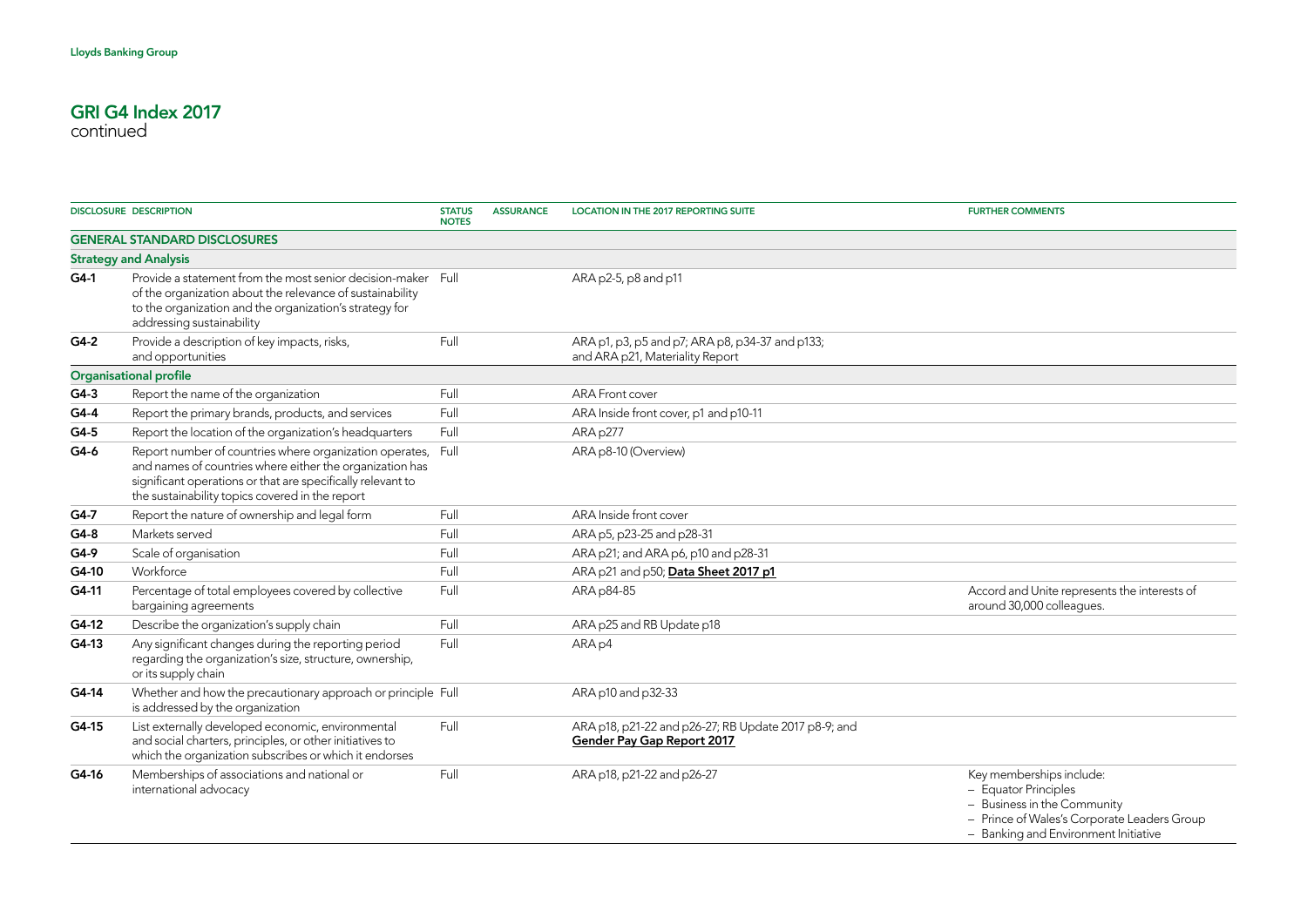|       | <b>DISCLOSURE DESCRIPTION</b>                                                                                                                       | <b>STATUS</b><br><b>NOTES</b> | <b>ASSURANCE</b> | <b>LOCATION IN THE 2017 REPORTING SUITE</b>                                     | <b>FURTHER COMMENTS</b>                                           |
|-------|-----------------------------------------------------------------------------------------------------------------------------------------------------|-------------------------------|------------------|---------------------------------------------------------------------------------|-------------------------------------------------------------------|
|       | <b>Identified Material Aspects and Boundaries</b>                                                                                                   |                               |                  |                                                                                 |                                                                   |
| G4-17 | Entities included in the organization's consolidated<br>financial statements or equivalent documents                                                | Full                          |                  | ARA p28-31 and p268-272                                                         |                                                                   |
| G4-18 | Aspect Boundaries and application of reporting<br>principles to define report content                                                               | Full                          |                  | ARA p18; RB Update p4-5; and Reporting Criteria 2017                            |                                                                   |
| G4-19 | List all the material Aspects identified in the process<br>for defining report content                                                              | Full                          |                  | RB Update p4-5                                                                  |                                                                   |
| G4-20 | For each material Aspect, report the Aspect Boundary<br>within the organization                                                                     | Full                          |                  | <b>Reporting Criteria 2017</b>                                                  |                                                                   |
| G4-21 | For each material Aspect, report the Aspect Boundary<br>outside the organization                                                                    | Full                          |                  | <b>Reporting Criteria 2017</b>                                                  |                                                                   |
| G4-22 | Effect of any restatements of information provided in<br>previous reports, and reasons for such restatements                                        | Full                          |                  | ARA, p26 and Data Sheet p2                                                      |                                                                   |
| G4-23 | Significant changes from previous reporting periods in<br>the Scope and Aspect Boundaries                                                           | Full                          |                  |                                                                                 | No changes recorded as part of materiality<br>assessment process. |
|       | Stakeholder engagement                                                                                                                              |                               |                  |                                                                                 |                                                                   |
| G4-24 | List of stakeholder groups engaged by the organization                                                                                              | Full                          |                  | RB Update p4, p10, p14, p18 and p20                                             |                                                                   |
| G4-25 | Basis for identification and selection of stakeholders<br>with whom to engage                                                                       | Full                          |                  | Reporting Criteria p1 and RB Update 2016 Stakeholders p2                        |                                                                   |
| G4-26 | Approach to stakeholder engagement                                                                                                                  | Full                          |                  | ARA p62 and RB Update 2016 Stakeholders p2                                      |                                                                   |
| G4-27 | Key topics and concerns that have been raised,<br>and how the organization has responded to key topics<br>and concerns, including through reporting | Full                          |                  | ARA p62; RB Update p4, p10, p14, p18 and p20 and<br>RB Update 2016 Stakeholders |                                                                   |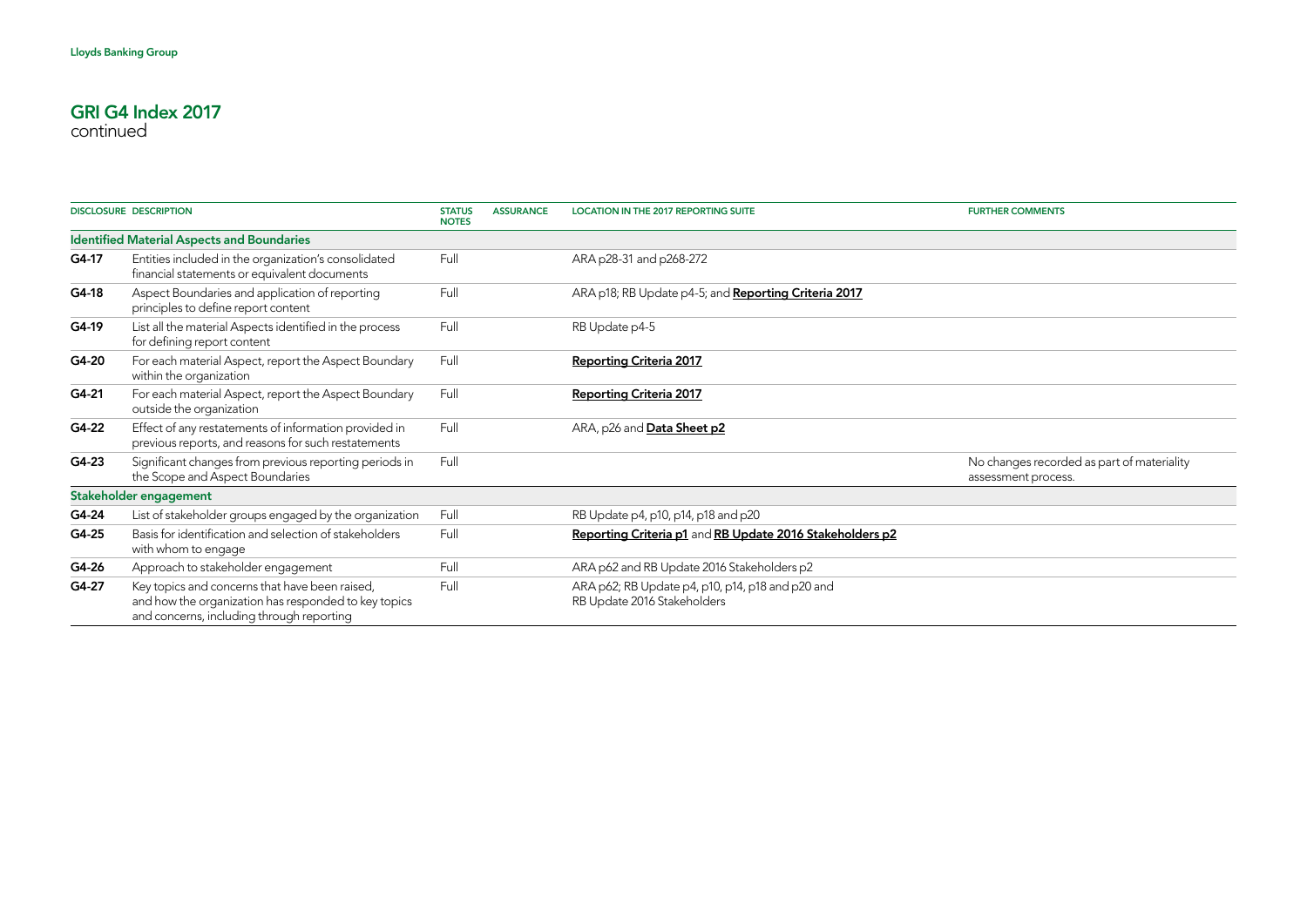|                       | <b>DISCLOSURE DESCRIPTION</b>                                                                                          | <b>STATUS</b><br><b>NOTES</b> | <b>ASSURANCE</b> | <b>LOCATION IN THE 2017 REPORTING SUITE</b>                                                                   | <b>FURTHER COMMENTS</b>                                                                                                                                                                                           |
|-----------------------|------------------------------------------------------------------------------------------------------------------------|-------------------------------|------------------|---------------------------------------------------------------------------------------------------------------|-------------------------------------------------------------------------------------------------------------------------------------------------------------------------------------------------------------------|
| <b>Report Profile</b> |                                                                                                                        |                               |                  |                                                                                                               |                                                                                                                                                                                                                   |
| G4-28                 | Period for information provided                                                                                        | Full                          |                  | ARA Inside front cover; RB Update Inside Front Cover; Reporting Criteria<br>p1; and Data Sheet 2017           |                                                                                                                                                                                                                   |
| G4-29                 | Date of most recent previous report                                                                                    | Full                          |                  | Download centre                                                                                               |                                                                                                                                                                                                                   |
| G4-30                 | Reporting cycle                                                                                                        | Full                          |                  |                                                                                                               | Annual                                                                                                                                                                                                            |
| G4-31                 | Contact point for questions regarding the report<br>or its contents                                                    | Full                          |                  | Contact us                                                                                                    |                                                                                                                                                                                                                   |
| G4-32                 | The 'in accordance' option selected                                                                                    | Full                          |                  |                                                                                                               | We align with the GRI G4 framework and<br>continue to move towards accordance compliance<br>at Core level.                                                                                                        |
| $G4-33$               | Organization's policy and current practice with<br>regard to seeking external assurance for the report                 | Full                          |                  | ARA p26 and online                                                                                            | Limited ISAE3000 (revised) assurance by Deloitte<br>LLP for the 2017 Annual Responsible Business<br>Reporting. Deloitte's 2017 assurance statement<br>and the 2017 Reporting Criteria are available <b>online</b> |
| Governance            |                                                                                                                        |                               |                  |                                                                                                               |                                                                                                                                                                                                                   |
| G4-34                 | Governance structure, including committees of the<br>highest governance body                                           | Full                          |                  | ARA p18 and p51-83                                                                                            |                                                                                                                                                                                                                   |
|                       | <b>Ethics and integrity</b>                                                                                            |                               |                  |                                                                                                               |                                                                                                                                                                                                                   |
| G4-56                 | Organization's values, principles, standards and<br>norms of behaviour such as codes of conduct and<br>codes of ethics | Full                          |                  | ARA p18, p59, p63, p99, p108, p133 and p150 and <b>Modern Slavery And</b><br>Human Trafficking Statement 2017 |                                                                                                                                                                                                                   |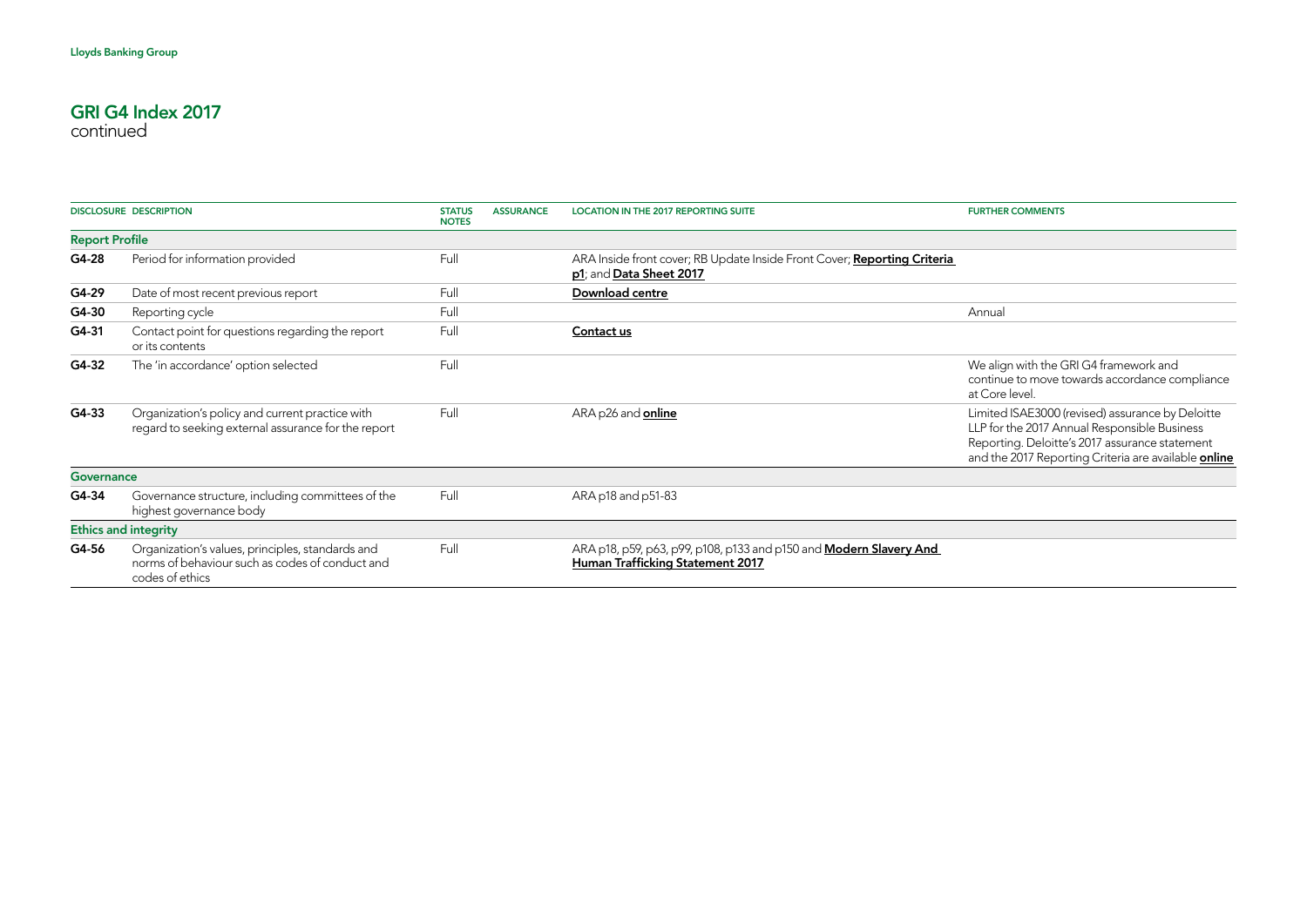| <b>DISCLOSURE DESCRIPTION</b> |                                       | <b>HOW THIS RELATES TO</b><br><b>LLOYDS BANKING GROUP</b><br><b>MATERIALITY</b>                                                                                             | <b>STATUS</b><br><b>NOTES</b> | <b>ASSURANCE</b>                                                                               | <b>BOUNDARY</b> | <b>LOCATION IN THE 2017 REPORTING SUITE</b>                                                                                                                                                                                                                                                                                                                                                                                                                                                                                                                                                                                                                                                                                                                                                                                                                                                                                                                                                                                                                                                                                                                                                                                                                             | <b>FURTHER COMMENTS</b>                                                                                                                                                                                                                                                                                                                                                                                            |
|-------------------------------|---------------------------------------|-----------------------------------------------------------------------------------------------------------------------------------------------------------------------------|-------------------------------|------------------------------------------------------------------------------------------------|-----------------|-------------------------------------------------------------------------------------------------------------------------------------------------------------------------------------------------------------------------------------------------------------------------------------------------------------------------------------------------------------------------------------------------------------------------------------------------------------------------------------------------------------------------------------------------------------------------------------------------------------------------------------------------------------------------------------------------------------------------------------------------------------------------------------------------------------------------------------------------------------------------------------------------------------------------------------------------------------------------------------------------------------------------------------------------------------------------------------------------------------------------------------------------------------------------------------------------------------------------------------------------------------------------|--------------------------------------------------------------------------------------------------------------------------------------------------------------------------------------------------------------------------------------------------------------------------------------------------------------------------------------------------------------------------------------------------------------------|
|                               | <b>SPECIFIC STANDARD DISCLOSURES</b>  |                                                                                                                                                                             |                               |                                                                                                |                 |                                                                                                                                                                                                                                                                                                                                                                                                                                                                                                                                                                                                                                                                                                                                                                                                                                                                                                                                                                                                                                                                                                                                                                                                                                                                         |                                                                                                                                                                                                                                                                                                                                                                                                                    |
|                               | <b>CATEGORY: ECONOMIC</b>             |                                                                                                                                                                             |                               |                                                                                                |                 |                                                                                                                                                                                                                                                                                                                                                                                                                                                                                                                                                                                                                                                                                                                                                                                                                                                                                                                                                                                                                                                                                                                                                                                                                                                                         |                                                                                                                                                                                                                                                                                                                                                                                                                    |
| DMA&<br><b>DMA</b><br>(FSS)   | Disclosures on<br>Management Approach | Economic performance Full<br>and contribution<br>- Business performance<br>and growth<br>- Indirect economic<br>contribution<br>- Supply chain<br>- Impact of climate risks |                               | Limited<br><b>ISAE3000</b><br>Deloitte LLP<br>assurance<br>on total<br>community<br>investment |                 | Direct economic value generated, including job creation<br>and colleague costs:<br>DMA a. ARA p10-11, p18 and Helping Britain Prosper Plan<br>(HBPP) Update 2017 p2-4<br>DMA b. ARA p18 and online<br>DMA c. ARA p18-20, p32, p59, p62-63 and p110-113 and<br>Data Sheet 2017<br>Tax:<br>DMA a. RB Update p6-7, p18-19 and p20-21 and ARA p25<br>DMA b. ARA p108; online; and Data Sheet 2017<br>DMA c. ARA p166-171, p178 and p189<br>Indirect economic impact SME, homebuyer,<br>business and entrepreneur support:<br>DMA a. ARA p1, p3, p5, p7, p10-12, p18-20 and p23-25<br>DMA b. ARA p18; RB Update p6-7, p-18-19 and p20-21<br>DMA c. ARA p18-20, p32, p59, p62-63 and p110-113;<br><b>Community investment:</b><br>DMA a. ARA p10-11, p18 and p25; RB Update p6-7 and p20-21<br>DMA b. ARA p18 and RB Update p20-21<br>DMA c. ARA p18-20, p32, p59, p62-63 and p110-113<br>DMA FSS Community investment strategy:<br>RB Update p6-7 and p20-21<br>Supply Chain:<br>DMA a. RB Update p18-19 and Helping Britain Prosper Plan<br>(HBPP) Update 2017 p2-4<br>DMA b. ARA p25 and p110 and RB Update p6-7 and p18-19<br>DMA c. ARA p114<br>Impact of climate risk:<br>DMA a. ARA p26-27 and RB Update p22-23<br>DMA b. ARA p133<br>DMA c. ARA p27 and RB Update p24 | In addition to our Helping Britain Prosper<br>Plan - aimed at tackling the issues people,<br>businesses and communities are facing in<br>Britain today - our community investment<br>programmes focus on three core themes:<br>education, employability and enterprise.<br>Our community programmes are assessed<br>against our Responsible Business strategy and<br>performance and impact is tracked internally. |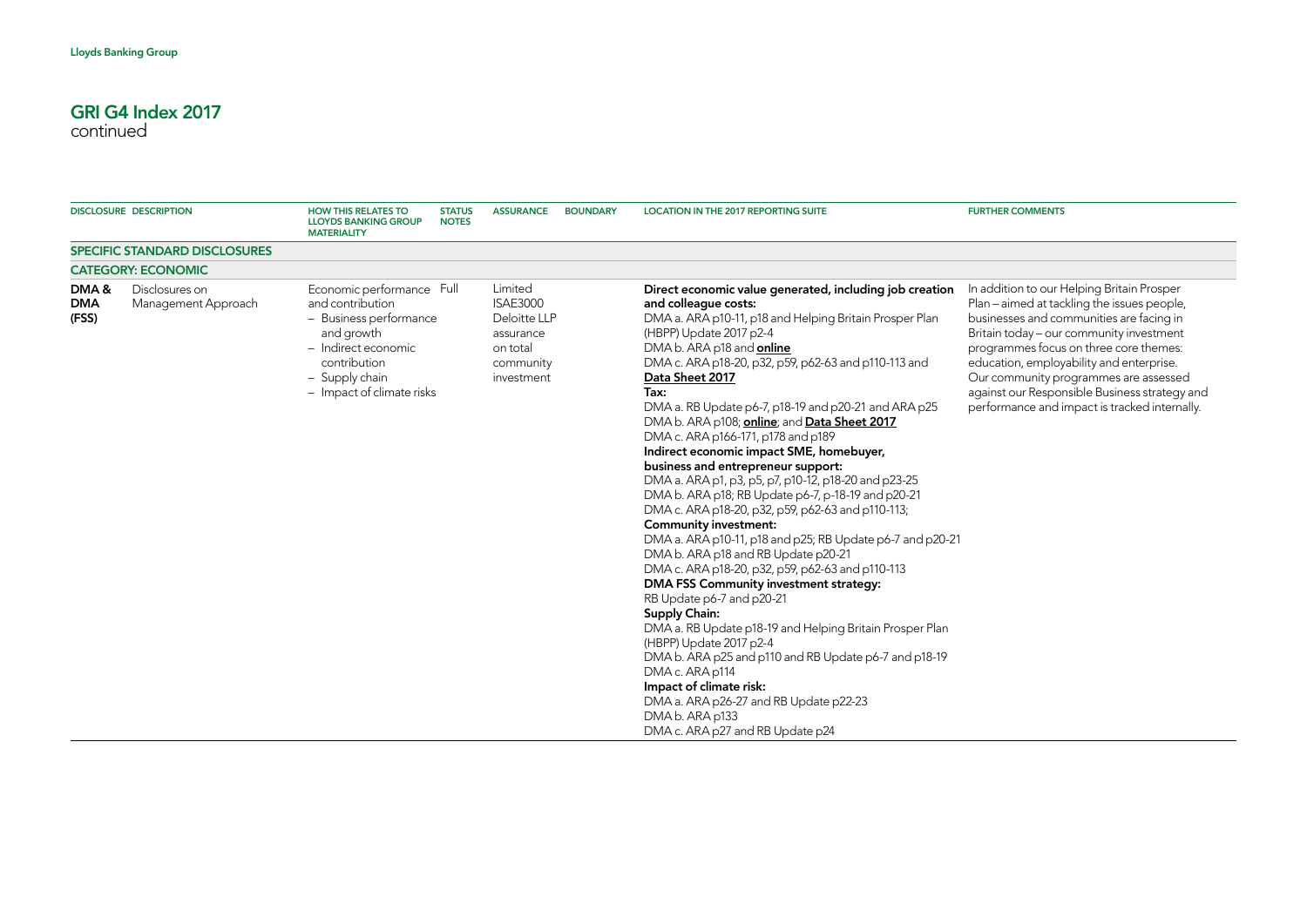|               | <b>DISCLOSURE DESCRIPTION</b>                                                                                             | <b>HOW THIS RELATES TO</b><br><b>LLOYDS BANKING GROUP</b><br><b>MATERIALITY</b>                                                                                                                         | <b>STATUS</b><br><b>NOTES</b> | <b>ASSURANCE</b> | <b>BOUNDARY</b>       | <b>LOCATION IN THE 2017 REPORTING SUITE</b>                                                                                                                                                                                                                                                                                                                                                                                                                                                                                              | <b>FURTHER COMMENTS</b>                                                                                                                 |
|---------------|---------------------------------------------------------------------------------------------------------------------------|---------------------------------------------------------------------------------------------------------------------------------------------------------------------------------------------------------|-------------------------------|------------------|-----------------------|------------------------------------------------------------------------------------------------------------------------------------------------------------------------------------------------------------------------------------------------------------------------------------------------------------------------------------------------------------------------------------------------------------------------------------------------------------------------------------------------------------------------------------------|-----------------------------------------------------------------------------------------------------------------------------------------|
|               | <b>Aspect: Economic performance</b>                                                                                       |                                                                                                                                                                                                         |                               |                  |                       |                                                                                                                                                                                                                                                                                                                                                                                                                                                                                                                                          |                                                                                                                                         |
| G4-EC1        | Direct economic value<br>(FS Sector) generated and distributed                                                            | Economic performance Full<br>and contribution<br>$-$ Economic contribution<br>- Support for Britain's<br>businesses and<br>entrepreneurs                                                                |                               |                  | Inside and<br>Outside | ARA p1, p3, p5, p7, p10-12, p18-20 and p23-25<br>Operating costs and income: ARA p166<br>Tax: ARA p25 and p189<br>Job creation and supplier spend: ARA p24, p26, p50,<br>p104, p114 and p186-187; Helping Britain Prosper Plan (HBPP)<br>2017 p2-4; Support for Britain's businesses and entrepreneurs<br>ARA p1, p3, p5, p7, p10-12, p18-20 and p23-25 and<br>Data Sheet 2017 p1<br><b>Community investment:</b> RB Update p6-7 and p20-21;<br>Helping Britain Prosper Plan (HBPP) Update 2017 p2-4; online;<br>and Data Sheet 2017, p1 |                                                                                                                                         |
| GR-EC2        | Financial implications and<br>other risks and opportunities<br>for the organization's activities<br>due to climate change | - Impact of climate risks Full                                                                                                                                                                          |                               |                  | Inside and<br>outside | ARA p26-27                                                                                                                                                                                                                                                                                                                                                                                                                                                                                                                               |                                                                                                                                         |
|               | <b>Aspect: Indirect Economic Impacts</b>                                                                                  |                                                                                                                                                                                                         |                               |                  |                       |                                                                                                                                                                                                                                                                                                                                                                                                                                                                                                                                          |                                                                                                                                         |
| <b>G4-EC7</b> | Development and impact of<br>infrastructure investments<br>and services supported                                         | Economic performance Partial<br>and contribution<br>- Indirect economic<br>contribution<br>- Product responsibility<br>and accountability<br>- Support for Britain's<br>businesses and<br>entrepreneurs |                               |                  | Inside and<br>Outside | Infrastructure investment, Support for Britain's businesses<br>and entrepreneurs: ARA p3, p5, p7, p10-12, p18-20 and p23-25<br>and Data Sheet 2017<br>Service support: ARA p19-20 and p23-24; Helping Britain<br>Prosper Plan (HBPP) Update 2017 p2-4 and RB Update p6-7,<br>p14-17 and p18-19                                                                                                                                                                                                                                           |                                                                                                                                         |
| <b>G4-EC8</b> | Significant indirect economic<br>impacts, including extent<br>of impacts                                                  | Economic performance Partial<br>and contribution<br>- Indirect economic<br>contribution                                                                                                                 |                               |                  | Inside and<br>Outside | ARA p1, p3, p5, p7, p10-12, p18-20 and p23-25; Helping Britain<br>Prosper Plan (HBPP) Update 2017 p2-4 and Data Sheet 2017                                                                                                                                                                                                                                                                                                                                                                                                               |                                                                                                                                         |
| <b>G4-EC9</b> | Proportion of spending on<br>local suppliers at significant<br>locations of operation                                     | Economic performance Full<br>and contribution<br>$-$ Economic contribution<br>Human rights, diversity<br>and wellbeing<br>- Transparency in the<br>supply chain                                         |                               |                  | Inside and<br>Outside | RB Update p6-7 and p18-19 and Data Sheet 2017                                                                                                                                                                                                                                                                                                                                                                                                                                                                                            | In 2017, our supplier expenditure was £5.0 billion<br>(£5.3 billion in 2016) with 94 per cent of this spent<br>with UK-based suppliers. |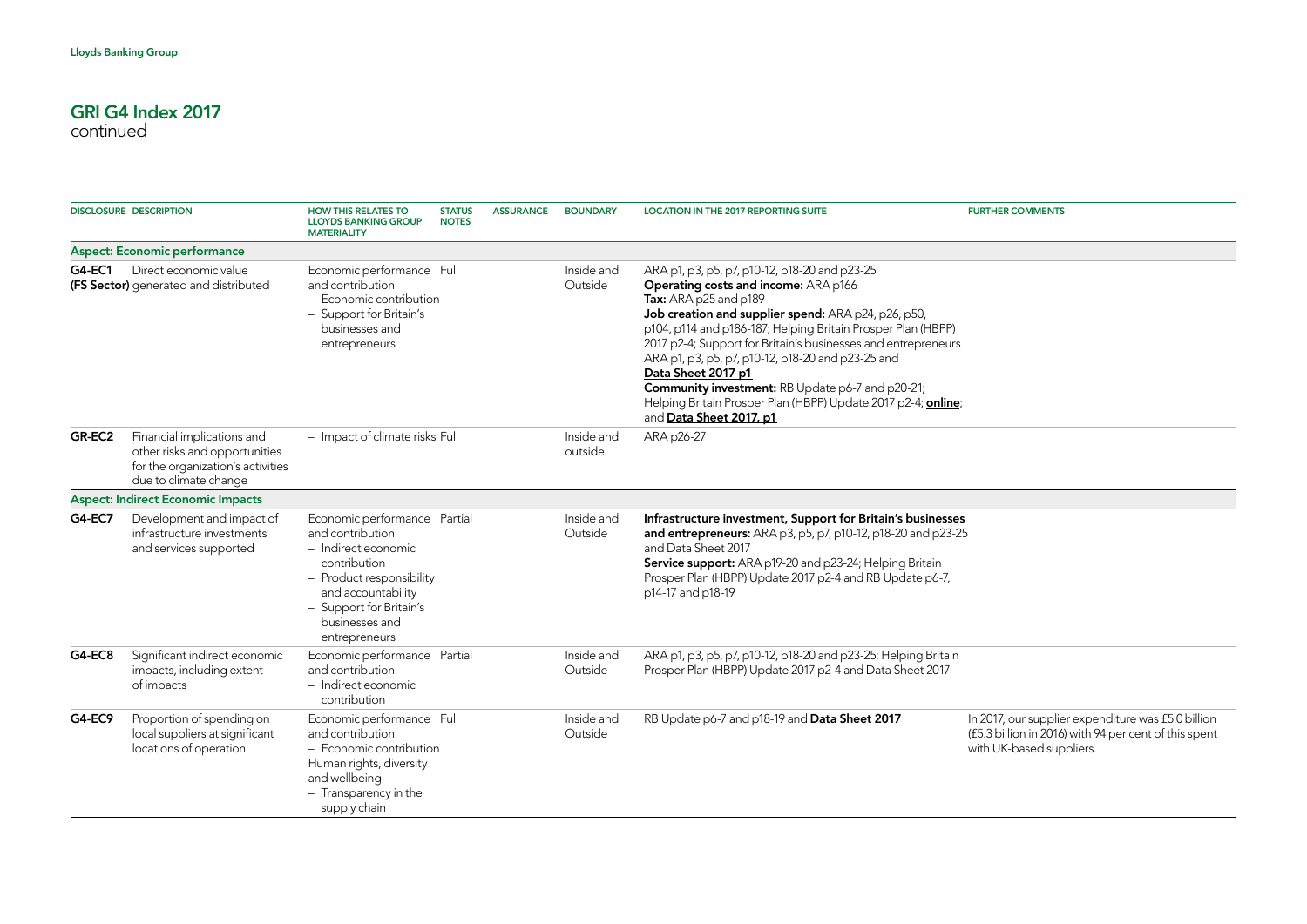|                          | <b>DISCLOSURE DESCRIPTION</b>                            | <b>HOW THIS RELATES TO</b><br><b>LLOYDS BANKING GROUP</b><br><b>MATERIALITY</b>                             | <b>STATUS</b><br><b>NOTES</b> | <b>ASSURANCE</b>                                        | <b>BOUNDARY</b>       | <b>LOCATION IN THE 2017 REPORTING SUITE</b>                                                                                                                                                                                                                           | <b>FURTHER COMMENTS</b>                                                                                                                                                                                                                      |
|--------------------------|----------------------------------------------------------|-------------------------------------------------------------------------------------------------------------|-------------------------------|---------------------------------------------------------|-----------------------|-----------------------------------------------------------------------------------------------------------------------------------------------------------------------------------------------------------------------------------------------------------------------|----------------------------------------------------------------------------------------------------------------------------------------------------------------------------------------------------------------------------------------------|
|                          | <b>CATEGORY: ENVIRONMENTAL</b>                           |                                                                                                             |                               |                                                         |                       |                                                                                                                                                                                                                                                                       |                                                                                                                                                                                                                                              |
|                          | <b>G4-DMA</b> Disclosure on management<br>approach       | <b>Building trust</b><br>- Responsible conduct                                                              | Partial                       |                                                         |                       | Environmental impacts, Supporting the low<br>carbon economy:<br>DMA a. ARA p18 and p26-27<br>DMA b. ARA p32-35; RB Update p6-7 and p22-23; and <b>online</b><br>DMA c. ARA p133 and RB Update p6-7 and p22-23<br>GHG emissions, water, waste: Reporting Criteria 2017 | The Group recognises the importance of managing<br>our environmental impact and supporting the<br>move to a low carbon economy.<br>We monitor, measure and report the GHG<br>emissions associated with our buildings and<br>business travel. |
| <b>Aspect: Materials</b> |                                                          |                                                                                                             |                               |                                                         |                       |                                                                                                                                                                                                                                                                       |                                                                                                                                                                                                                                              |
| <b>G4-EN1</b>            | Materials used by weight<br>or volume                    | <b>Building trust</b><br>- Responsible conduct<br><i>(environmental</i><br>management)                      | Partial                       |                                                         | Inside                | RB Update p23 and Data Sheet 2017 p2                                                                                                                                                                                                                                  |                                                                                                                                                                                                                                              |
| <b>Aspect: Energy</b>    |                                                          |                                                                                                             |                               |                                                         |                       |                                                                                                                                                                                                                                                                       |                                                                                                                                                                                                                                              |
| <b>G4-EN3</b>            | Energy consumption                                       | <b>Building trust</b><br>- Responsible conduct<br><i>(environmental</i><br>management)                      | Partial                       | Limited<br><b>ISAE3000</b><br>Deloitte LLP<br>assurance | Inside                | RB Update p23; ARA p26; Reporting Criteria 2017 p4 and<br>Data Sheet 2017, p2                                                                                                                                                                                         |                                                                                                                                                                                                                                              |
| <b>G4-EN6</b>            | Reduction of energy<br>consumption                       | <b>Building trust</b><br>- Responsible conduct<br><i>(environmental</i><br>management)                      | Partial                       | Limited<br><b>ISAE3000</b><br>Deloitte LLP<br>assurance | Inside                | RB Update p22-23; ARA p26 and Reporting Criteria 2017 p2                                                                                                                                                                                                              |                                                                                                                                                                                                                                              |
| <b>Aspect: Water</b>     |                                                          |                                                                                                             |                               |                                                         |                       |                                                                                                                                                                                                                                                                       |                                                                                                                                                                                                                                              |
| G4-EN8                   | Total withdrawal of water<br>by source                   | <b>Building trust</b><br>- Responsible conduct<br><i>(environmental</i><br>management)                      | Full                          | Limited<br><b>ISAE3000</b><br>Deloitte LLP<br>assurance | Inside                | RB Update p23; Reporting Criteria 2017 p7 and<br>Data Sheet 2017 p2                                                                                                                                                                                                   | 100% of our water comes from municipal supplies.                                                                                                                                                                                             |
| <b>Aspect: Emissions</b> |                                                          |                                                                                                             |                               |                                                         |                       |                                                                                                                                                                                                                                                                       |                                                                                                                                                                                                                                              |
|                          | <b>G4-EN15</b> Direct GHG emissions (Scope 1)            | <b>Building trust</b><br>- Responsible conduct<br><i>(environmental</i><br>management)                      | Full                          | Limited<br><b>ISAE3000</b><br>Deloitte LLP<br>assurance | Inside                | ARA p26; RB Update p22; Reporting Criteria 2017 p4 and<br>Data Sheet 2017 p2                                                                                                                                                                                          | Reporting criteria 2017                                                                                                                                                                                                                      |
|                          | G4-EN16 Energy indirect GHG emissions<br>(Scope 2)       | <b>Building trust</b><br>- Responsible conduct<br><i>(environmental</i><br>management)                      | Full                          | Limited<br><b>ISAE3000</b><br>Deloitte LLP<br>assurance | Inside and<br>outside | ARA p26; RB Update p22; Reporting Criteria 2017 p5 and<br>Data Sheet 2017 p2                                                                                                                                                                                          |                                                                                                                                                                                                                                              |
|                          | <b>G4-EN17</b> Other indirect GHG emissions<br>(Scope 3) | <b>Building trust</b><br>- Responsible conduct<br><i><u><b><u>denvironmental</u></b></u></i><br>management) | Full                          | Limited<br><b>ISAE3000</b><br>Deloitte LLP<br>assurance | Inside and<br>outside | ARA p26; RB Update p22; Reporting Criteria 2017 p6 and<br>Data Sheet 2017 p2                                                                                                                                                                                          |                                                                                                                                                                                                                                              |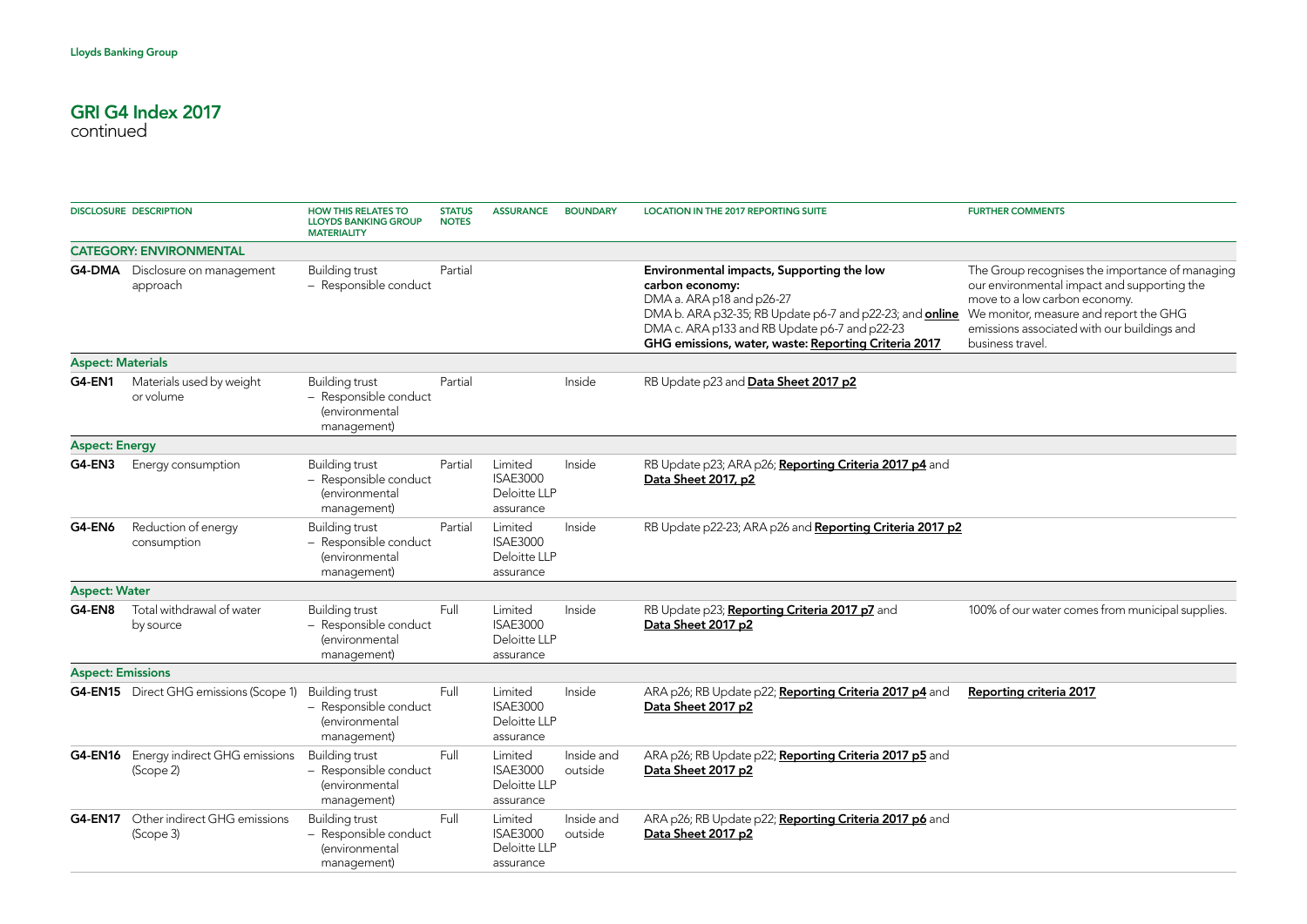|                | <b>DISCLOSURE DESCRIPTION</b>                                                                                                      | <b>HOW THIS RELATES TO</b><br><b>LLOYDS BANKING GROUP</b><br><b>MATERIALITY</b>        | <b>STATUS</b><br><b>NOTES</b> | <b>ASSURANCE</b>                                        | <b>BOUNDARY</b>       | <b>LOCATION IN THE 2017 REPORTING SUITE</b>                                    | <b>FURTHER COMMENTS</b>                                                                                                                                                            |
|----------------|------------------------------------------------------------------------------------------------------------------------------------|----------------------------------------------------------------------------------------|-------------------------------|---------------------------------------------------------|-----------------------|--------------------------------------------------------------------------------|------------------------------------------------------------------------------------------------------------------------------------------------------------------------------------|
| G4-EN18        | GHG emission intensity                                                                                                             | <b>Building trust</b><br>- Responsible conduct<br><i>(environmental</i><br>management) | Full                          | Limited<br><b>ISAE3000</b><br>Deloitte LLP<br>assurance | Inside                | ARA p83; RB Update p22; Reporting Criteria 2017 p4-5 and<br>Data Sheet 2017 p2 | Ratio applies to Scope 1 and Scope 2 emissions<br>(EN16 part c.).<br>Specific gases are not separately reported (relating<br>to buildings, vehicles, chillers).                    |
| <b>G4-EN19</b> | Reduction of GHG emissions                                                                                                         | Building trust<br>- Responsible conduct<br>(environmental<br>management)               | Full                          |                                                         | Inside                | ARA p26; RB Update p22-23 and Data Sheet 2017 p2                               | Our primary initiative is energy management<br>and lower-carbon business travel. Applies to<br>Scope 1 and Scope 2 only.<br>We do not report specific gases in our<br>methodology. |
|                | <b>Aspect: Effluent and waste</b>                                                                                                  |                                                                                        |                               |                                                         |                       |                                                                                |                                                                                                                                                                                    |
| <b>G4-EN23</b> | Total weight of waste by type and Building trust<br>disposal method                                                                | - Responsible conduct<br><i>(environmental</i><br>management)                          | Partial                       | Limited<br><b>ISAE3000</b><br>Deloitte LLP<br>assurance | Inside                | RB Update p23; Reporting Criteria 2017 p7 and<br>Data Sheet 2017 p2            | Lloyds Banking Group's reporting discloses the<br>percentage diverted from landfill.                                                                                               |
|                | <b>Aspect: Environment Grievance Mechanisms</b>                                                                                    |                                                                                        |                               |                                                         |                       |                                                                                |                                                                                                                                                                                    |
|                | <b>G4-EN34</b> Number of grievances about<br>environmental impacts - filed,<br>addressed and resolved through<br>formal mechanisms | Building trust<br>- Responsible conduct<br>(environmental<br>management)               | Partial                       |                                                         | Inside and<br>outside | ARA p24, p63 and p133                                                          | We have no record in 2017 of any grievances of<br>this nature through our formal grievance<br>procedures or Speak-Up mechanism.                                                    |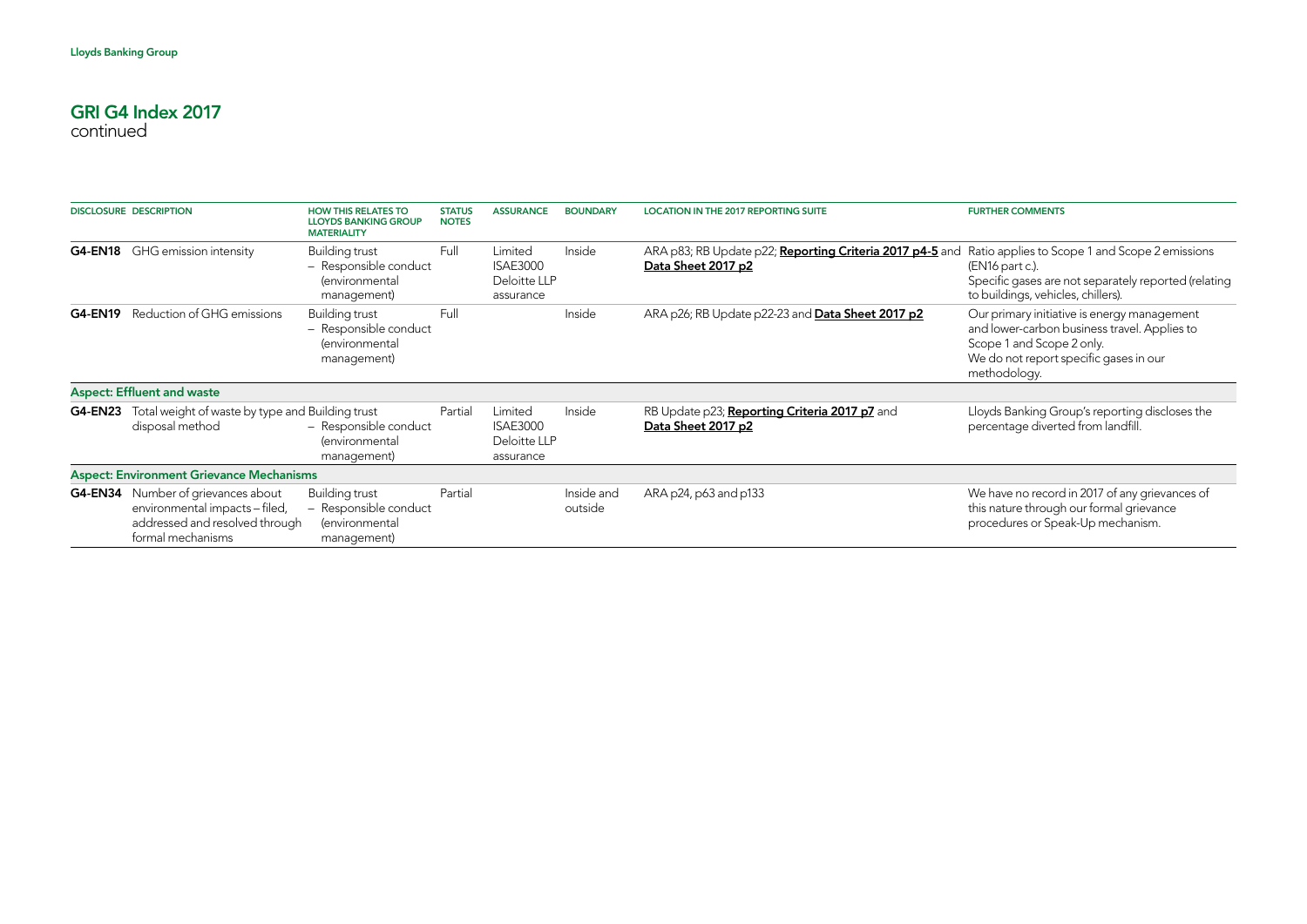|            | <b>DISCLOSURE DESCRIPTION</b>                                                                                                                                                          | <b>HOW THIS RELATES TO</b><br><b>LLOYDS BANKING GROUP</b><br><b>MATERIALITY</b>             | <b>STATUS</b><br><b>NOTES</b> | <b>ASSURANCE</b> | <b>BOUNDARY</b> | <b>LOCATION IN THE 2017 REPORTING SUITE</b>                                                                                                                                                                                                                                                                                                                                                                                       | <b>FURTHER COMMENTS</b>                                                                                                                                                                                                                                                                                                                                                                                                                                                                                                                                                                                                                                                                                                                                                                                                                                                                                                                                                                                                                   |
|------------|----------------------------------------------------------------------------------------------------------------------------------------------------------------------------------------|---------------------------------------------------------------------------------------------|-------------------------------|------------------|-----------------|-----------------------------------------------------------------------------------------------------------------------------------------------------------------------------------------------------------------------------------------------------------------------------------------------------------------------------------------------------------------------------------------------------------------------------------|-------------------------------------------------------------------------------------------------------------------------------------------------------------------------------------------------------------------------------------------------------------------------------------------------------------------------------------------------------------------------------------------------------------------------------------------------------------------------------------------------------------------------------------------------------------------------------------------------------------------------------------------------------------------------------------------------------------------------------------------------------------------------------------------------------------------------------------------------------------------------------------------------------------------------------------------------------------------------------------------------------------------------------------------|
|            | <b>CATEGORY: SOCIAL</b>                                                                                                                                                                |                                                                                             |                               |                  |                 |                                                                                                                                                                                                                                                                                                                                                                                                                                   |                                                                                                                                                                                                                                                                                                                                                                                                                                                                                                                                                                                                                                                                                                                                                                                                                                                                                                                                                                                                                                           |
|            | Labor practices and decent work                                                                                                                                                        |                                                                                             |                               |                  |                 |                                                                                                                                                                                                                                                                                                                                                                                                                                   |                                                                                                                                                                                                                                                                                                                                                                                                                                                                                                                                                                                                                                                                                                                                                                                                                                                                                                                                                                                                                                           |
|            | <b>G4-DMA</b> Disclosure on management<br>approach                                                                                                                                     | <b>Building trust</b><br>- Responsible conduct<br>(People management<br>and development)    | Full                          |                  |                 | People management and development:<br>Responsible conduct, codes, policies:<br>DMA a. ARA p18 and p21-22<br>DMA b. ARA p18, p21-22, p27 and online                                                                                                                                                                                                                                                                                | As a service and customer-focused organisation,<br>attracting, developing and retaining the best talent<br>is vital to our success. Labour-related issues are of<br>particular importance in our business.                                                                                                                                                                                                                                                                                                                                                                                                                                                                                                                                                                                                                                                                                                                                                                                                                                |
| <b>FSS</b> | G4-DMA- FSS: Occupational Health<br>and Safety (policies and<br>practices regarding threats<br>and violence in place<br>(aggressions by customers;<br>criminal activities, terrorism). | People management<br>and development<br>- Training and<br>development<br>- Occupational H&S |                               |                  |                 | DMA c. ARA p21 and Reporting Criteria 2017 p1<br>Training and development:<br>DMA a. ARA p18 and p21-22<br>DMA b. ARA p18, p21-22, p27 and <b>online</b><br>DMA c. ARA p21 and RB Update p14<br>Occupational health, safety and wellbeing:<br>DMA a. ARA p18 and p22<br>DMA b. ARA p27 and online<br>DMA c. ARA p115 and p135<br>$FSS - H&S$ :<br>ARA p22-23, p27, p110 and p135; RB Update p6-7, p10-13 and<br>p14-15 and online | Responsible conduct: Our policies, codes,<br>systems and initiatives are created and embedded<br>in order to prevent bribery and corruption. Both for<br>legislation and external guidance compliance; and<br>for customer data and funds protection.<br>Training, learning and development: We place<br>high importance on the development<br>of our people, and provide regular training and<br>performance reviews for all colleagues.<br>We apply the same high and fair standards of<br>employment to our contractors and suppliers.<br>Safety, health and wellbeing: Retaining the best<br>talent also means investing in the systems and<br>training needed to ensure the safety and wellbeing<br>of our colleagues. Our initiatives to tackle health<br>and wellbeing related issues include, agile working,<br>mediation and stress-management and healthy<br>living programs.<br>We offer support to colleagues to protect our<br>customers and they can access our Anti-Money<br>Laundering and Counter Terrorist Policies and |
|            | <b>Aspect: Occupational Health and safety</b>                                                                                                                                          |                                                                                             |                               |                  |                 |                                                                                                                                                                                                                                                                                                                                                                                                                                   | specialist training if required.                                                                                                                                                                                                                                                                                                                                                                                                                                                                                                                                                                                                                                                                                                                                                                                                                                                                                                                                                                                                          |
| G4-LA6     | Type and rate of injury                                                                                                                                                                | People management<br>and development<br>- Occupational health,<br>safety and wellbeing      | Partial                       |                  | Inside          | RB Update p13; ARA p22 and Data Sheet 2017 p2                                                                                                                                                                                                                                                                                                                                                                                     |                                                                                                                                                                                                                                                                                                                                                                                                                                                                                                                                                                                                                                                                                                                                                                                                                                                                                                                                                                                                                                           |
|            | <b>Aspect: Training and education</b>                                                                                                                                                  |                                                                                             |                               |                  |                 |                                                                                                                                                                                                                                                                                                                                                                                                                                   |                                                                                                                                                                                                                                                                                                                                                                                                                                                                                                                                                                                                                                                                                                                                                                                                                                                                                                                                                                                                                                           |
| G4-LA9     | Average hours of training per<br>year per employee by gender,<br>and by employee category                                                                                              | People management<br>and development<br>- Training and<br>development                       | Partial                       |                  | Inside          | ARA p22; RB Update p14 and Data Sheet 2017 p1                                                                                                                                                                                                                                                                                                                                                                                     |                                                                                                                                                                                                                                                                                                                                                                                                                                                                                                                                                                                                                                                                                                                                                                                                                                                                                                                                                                                                                                           |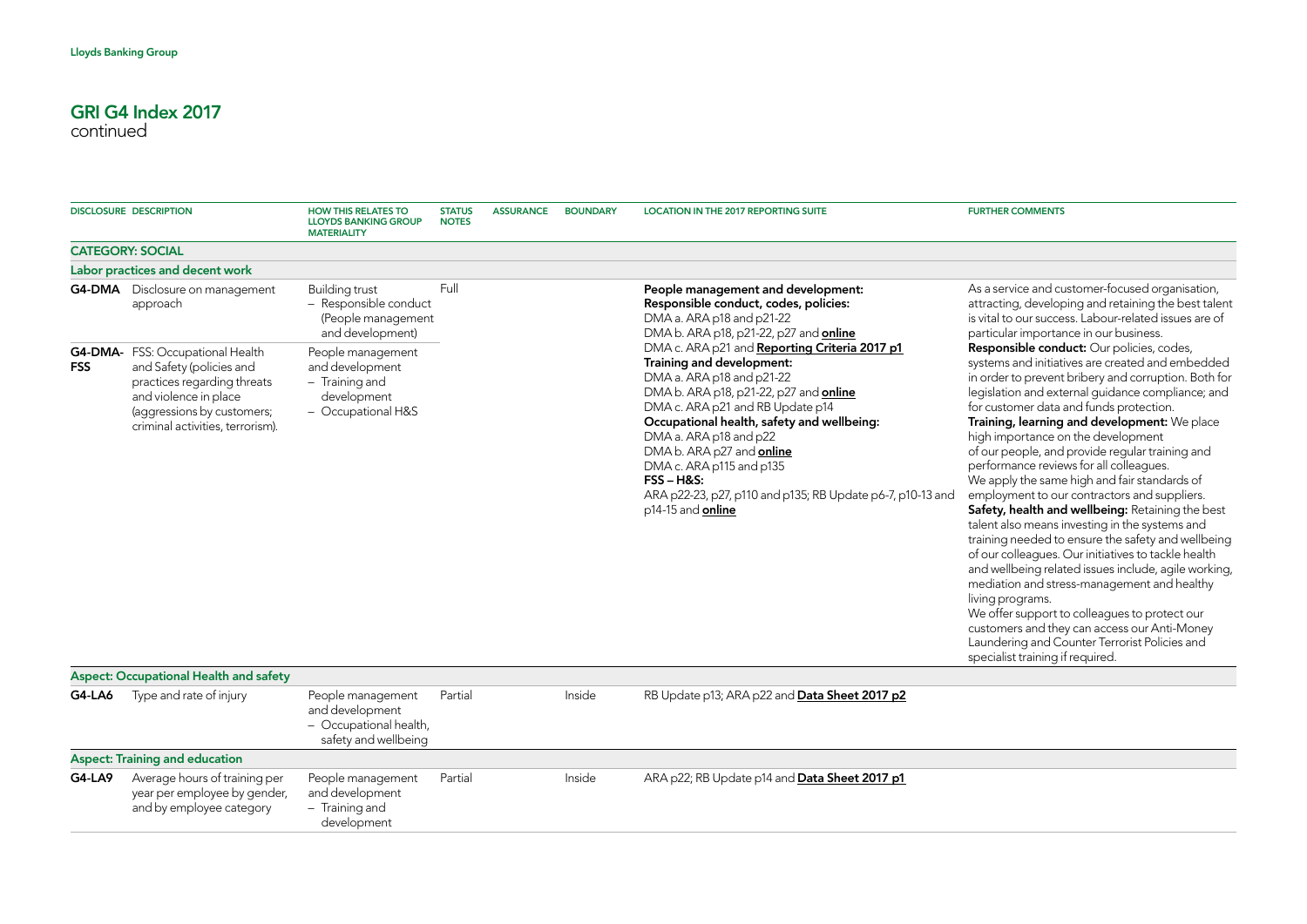|                | <b>DISCLOSURE DESCRIPTION</b>                                                                                                                                                                | <b>HOW THIS RELATES TO</b><br><b>LLOYDS BANKING GROUP</b><br><b>MATERIALITY</b>                                                                                                                                                                            | <b>STATUS</b><br><b>NOTES</b> | <b>ASSURANCE</b> | <b>BOUNDARY</b>       | <b>LOCATION IN THE 2017 REPORTING SUITE</b>                                               | <b>FURTHER COMMENTS</b>                                                                                                                                                                                                                                                                                                                  |
|----------------|----------------------------------------------------------------------------------------------------------------------------------------------------------------------------------------------|------------------------------------------------------------------------------------------------------------------------------------------------------------------------------------------------------------------------------------------------------------|-------------------------------|------------------|-----------------------|-------------------------------------------------------------------------------------------|------------------------------------------------------------------------------------------------------------------------------------------------------------------------------------------------------------------------------------------------------------------------------------------------------------------------------------------|
| G4-LA11        | Percentage of employees<br>receiving regular performance<br>and career development<br>reviews, by gender and by<br>employee category                                                         | <b>Building trust</b><br>- Responsible conduct<br>- Transparency<br>- People management<br>and development<br>- Pay and performance<br>management<br>- Training and<br>development                                                                         | Full                          |                  | Inside                | ARA p21-23; RB Update p6-7 and p10-13 and<br>Data Sheet 2017 p1                           | All colleagues, regardless of gender or grade,<br>receive full performance reviews twice a year                                                                                                                                                                                                                                          |
|                | <b>Aspect: Diversity and equal opportunity</b>                                                                                                                                               |                                                                                                                                                                                                                                                            |                               |                  |                       |                                                                                           |                                                                                                                                                                                                                                                                                                                                          |
| G4-LA12        | Composition of governance<br>bodies and breakdown of<br>employees per employee<br>category according to gender,<br>age group, minority group<br>membership and other<br>diversity indicators | People management<br>and development<br>Human rights, diversity<br>and wellbeing<br>- Equal opportunities<br>and diversity and<br>inclusion                                                                                                                | Full                          |                  | Inside and<br>Outside | ARA p21 and p58; RB Update p11; Reporting Criteria 2017;<br>online and Data Sheet 2017 p2 | Inclusion and diversity: We continuously strive to<br>create and maintain an inclusive and fair workplace<br>culture, and a diverse workforce to represent the<br>customers we serve. For us, this includes gender<br>diversity - at all levels but with a targeted focus on<br>senior roles, as well as LBGT, ethnicity and disability. |
| G4-LA13        | Ratio of basic salary and<br>remuneration of women to<br>men by employee category, by<br>significant locations of operation                                                                  | <b>Building trust</b><br>- Responsible conduct<br>- People management<br>and development<br>- Human rights, diversity<br>and wellbeing<br>- Equal opportunities<br>and diversity and<br>inclusion<br>- Human rights<br>compliance,<br>awareness and impact | Full                          |                  | Inside and<br>Outside | Gender Pay Gap Report 2017; RB Update p11 and<br>Data Sheet 2017 p2                       |                                                                                                                                                                                                                                                                                                                                          |
|                | <b>Aspect: Labour Practices Grievance Mechanisms</b>                                                                                                                                         |                                                                                                                                                                                                                                                            |                               |                  |                       |                                                                                           |                                                                                                                                                                                                                                                                                                                                          |
| <b>G4-LA16</b> | Number of grievances about<br>labour practices filed, addressed<br>and resolved through formal<br>grievance mechanisms                                                                       | <b>Building trust</b><br>- Responsible conduct<br>- People management<br>and development                                                                                                                                                                   | Partial                       |                  | Inside and<br>Outside | ARA p24, p63 and p76; RB Update p11 and p13 and<br>Data Sheet 2017 p2                     | There is a Whistleblowing 'Champion' on the<br>Board (ARA p76)                                                                                                                                                                                                                                                                           |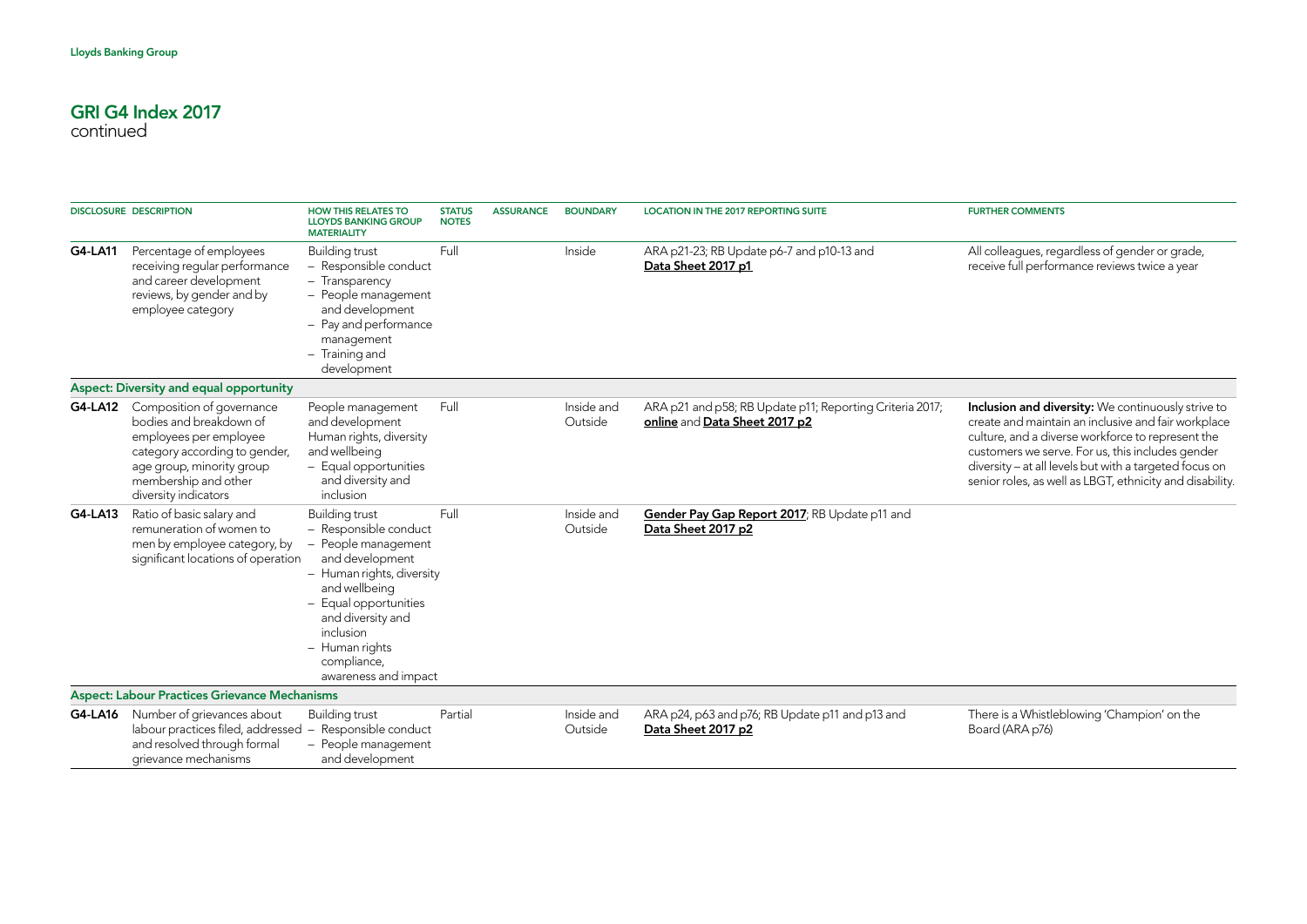|               | <b>DISCLOSURE DESCRIPTION</b>                                                                                                                                                                                | <b>HOW THIS RELATES TO</b><br><b>LLOYDS BANKING GROUP</b><br><b>MATERIALITY</b>                                                                                                                                                 | <b>STATUS</b><br><b>NOTES</b> | <b>ASSURANCE</b> | <b>BOUNDARY</b>       | <b>LOCATION IN THE 2017 REPORTING SUITE</b>                                                                                                                                                                                                                                                                                                                                                                                                                                                                                                                                 | <b>FURTHER COMMENTS</b>                                                                                                                |
|---------------|--------------------------------------------------------------------------------------------------------------------------------------------------------------------------------------------------------------|---------------------------------------------------------------------------------------------------------------------------------------------------------------------------------------------------------------------------------|-------------------------------|------------------|-----------------------|-----------------------------------------------------------------------------------------------------------------------------------------------------------------------------------------------------------------------------------------------------------------------------------------------------------------------------------------------------------------------------------------------------------------------------------------------------------------------------------------------------------------------------------------------------------------------------|----------------------------------------------------------------------------------------------------------------------------------------|
|               | <b>CATEGORY: SOCIAL</b>                                                                                                                                                                                      |                                                                                                                                                                                                                                 |                               |                  |                       |                                                                                                                                                                                                                                                                                                                                                                                                                                                                                                                                                                             |                                                                                                                                        |
|               | <b>Sub-category: HUMAN RIGHTS</b>                                                                                                                                                                            |                                                                                                                                                                                                                                 |                               |                  |                       |                                                                                                                                                                                                                                                                                                                                                                                                                                                                                                                                                                             |                                                                                                                                        |
|               | <b>G4-DMA</b> Disclosure on management<br>approach                                                                                                                                                           | <b>Building trust</b><br>- Responsible and<br>ethical lending<br>- Responsible conduct<br>Human rights, diversity<br>and equality<br>- Equal opportunities,<br>inclusion and diversity<br>- Transparency in the<br>supply chain | Partial                       |                  |                       | Responsible and ethical lending:<br>DMA a. ARA p24, p27 and p135<br>DMA b. ARA p24 and online<br>DMA c. ARA p24 and p150<br>Responsible conduct:<br>DMA a. ARA p18, p27 and p51-83 (Governance)<br>DMA b. ARA p18, p27, p56, p70-71, p82, p90 and <b>online</b><br>DMA c. ARA p80, p90 and p113<br>Human rights, diversity and equality:<br>DMA a. ARA p21-22 and p27 and RB Update p12<br>DMA b. ARA p72 and online<br>DMA c. ARA p56, p70-71, p82 and p90<br>Transparency in the supply chain:<br>DMA a. ARA p24-25 and RB Update p18<br>DMA b. ARA p25<br>DMA c. ARA p90 |                                                                                                                                        |
|               | <b>Aspect: Investment</b>                                                                                                                                                                                    |                                                                                                                                                                                                                                 |                               |                  |                       |                                                                                                                                                                                                                                                                                                                                                                                                                                                                                                                                                                             |                                                                                                                                        |
| <b>G4-HR1</b> | Total number and percentage<br>of significant investments and<br>contracts that include human<br>rights clauses or underwent<br>human rights screenings                                                      | <b>Building trust</b><br>- Responsible and<br>ethical lending<br>- Responsible conduct                                                                                                                                          | Partial                       |                  | Inside and<br>Outside | ARA p24, p59, p61, p69, p76 and p80 and RB Update p16-17                                                                                                                                                                                                                                                                                                                                                                                                                                                                                                                    |                                                                                                                                        |
| <b>G4-HR2</b> | Total hours of employee<br>training on human rights or<br>procedures concerning aspects<br>of human rights that are relevant and equality<br>to operations, including the<br>percentage of employees trained | Building trust<br>- Responsible conduct<br>Human rights, diversity<br>- Human rights                                                                                                                                            | Partial                       |                  | Inside                | ARA p24 and Data Sheet 2017 p1                                                                                                                                                                                                                                                                                                                                                                                                                                                                                                                                              | All colleagues complete annual anti-bribery and<br>health and safety training as part of the Group's<br>mandatory training curriculum. |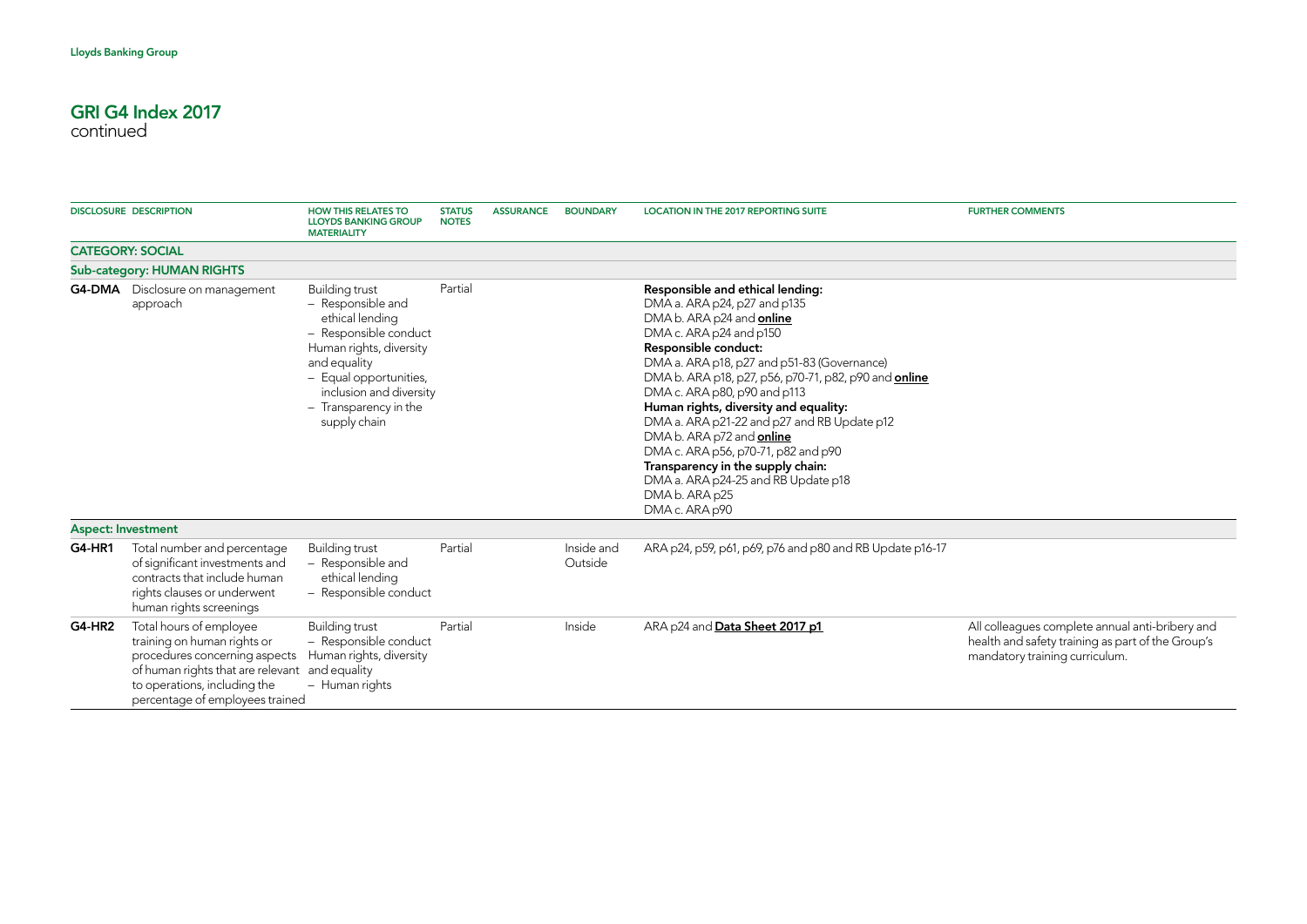| <b>DISCLOSURE DESCRIPTION</b> |                                                                                                                                                                                                                           | <b>HOW THIS RELATES TO</b><br><b>LLOYDS BANKING GROUP</b><br><b>MATERIALITY</b>                  | <b>STATUS</b><br><b>NOTES</b> | <b>ASSURANCE</b> | <b>BOUNDARY</b>       | <b>LOCATION IN THE 2017 REPORTING SUITE</b>      | <b>FURTHER COMMENTS</b>                                                                                                                                                                                                                                                                                                                                                                                                                                                                        |
|-------------------------------|---------------------------------------------------------------------------------------------------------------------------------------------------------------------------------------------------------------------------|--------------------------------------------------------------------------------------------------|-------------------------------|------------------|-----------------------|--------------------------------------------------|------------------------------------------------------------------------------------------------------------------------------------------------------------------------------------------------------------------------------------------------------------------------------------------------------------------------------------------------------------------------------------------------------------------------------------------------------------------------------------------------|
|                               | Aspect: Forced or compulsory labour                                                                                                                                                                                       |                                                                                                  |                               |                  |                       |                                                  |                                                                                                                                                                                                                                                                                                                                                                                                                                                                                                |
| G4-HR6                        | Operations and suppliers<br>identified as having significant<br>risk for incidents of forced or<br>compulsory labour, and measures-<br>to contribute to the elimination<br>of all forms of forced or<br>compulsory labour | Human rights, diversity<br>and equality<br>- Human rights<br>Transparency in the<br>supply chain | Partial                       |                  | Outside               | ARA p22 and p25; RB Update p12 and <b>online</b> | Lloyds Banking Group welcomes the UK Modern<br>Slavery Act 2015 as a means of encouraging<br>businesses to actively address human rights issues,<br>including forced labour and human trafficking. We<br>are committed to doing business responsibly and<br>taking meaningful steps to ensure that workers'<br>fundamental rights and freedoms are respected.<br>We have a zero tolerance approach to slavery,<br>trafficking or forced labour in any part of our<br>business or supply chain. |
|                               | <b>Aspect: Assessment</b>                                                                                                                                                                                                 |                                                                                                  |                               |                  |                       |                                                  |                                                                                                                                                                                                                                                                                                                                                                                                                                                                                                |
| G4-HR9                        | Total number and percentage<br>of operations that have been<br>subject to human rights reviews<br>or impact assessments                                                                                                   | Human rights, diversity<br>and equality<br>- Human rights                                        | Partial                       |                  | Inside and<br>Outside | ARA p22 and p25; RB Update p12 and online        | The Group is a signatory to Equator Principles and<br>the UN Principles for Responsible Investment.<br>These support our commitment to responsible<br>investment and to the incorporation of ESG issues<br>into investment analysis and decision making.                                                                                                                                                                                                                                       |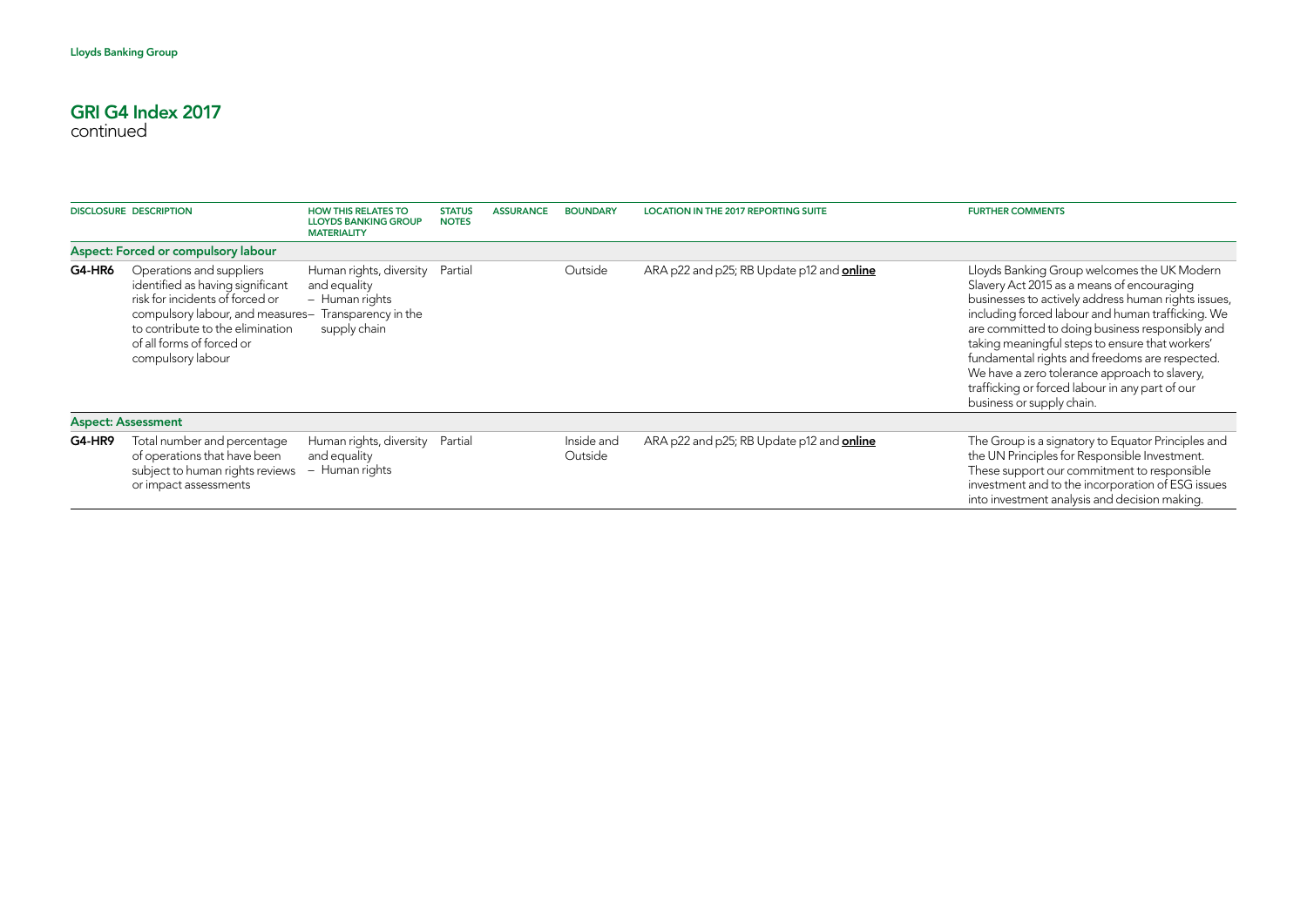|            | <b>DISCLOSURE DESCRIPTION</b>        | <b>HOW THIS RELATES TO</b><br><b>LLOYDS BANKING GROUP</b><br><b>MATERIALITY</b>                                                                                                                                                                                                                               | <b>STATUS</b><br><b>NOTES</b> | <b>ASSURANCE</b>                                                                               | <b>BOUNDARY</b> | <b>LOCATION IN THE 2017 REPORTING SUITE</b>                                                                                                                                                                                                                                                                                                                                                                                                                                                                                                                                                                                                                                                                                                                                                                                                                                                                                                                                                                                       | <b>FURTHER COMMENTS</b>                                                                                                                                                                                                                                                                                                                                                                                                                                                                                                                                                                                                                                                                                                                                                                                                                                                                                                                                                                                                                             |
|------------|--------------------------------------|---------------------------------------------------------------------------------------------------------------------------------------------------------------------------------------------------------------------------------------------------------------------------------------------------------------|-------------------------------|------------------------------------------------------------------------------------------------|-----------------|-----------------------------------------------------------------------------------------------------------------------------------------------------------------------------------------------------------------------------------------------------------------------------------------------------------------------------------------------------------------------------------------------------------------------------------------------------------------------------------------------------------------------------------------------------------------------------------------------------------------------------------------------------------------------------------------------------------------------------------------------------------------------------------------------------------------------------------------------------------------------------------------------------------------------------------------------------------------------------------------------------------------------------------|-----------------------------------------------------------------------------------------------------------------------------------------------------------------------------------------------------------------------------------------------------------------------------------------------------------------------------------------------------------------------------------------------------------------------------------------------------------------------------------------------------------------------------------------------------------------------------------------------------------------------------------------------------------------------------------------------------------------------------------------------------------------------------------------------------------------------------------------------------------------------------------------------------------------------------------------------------------------------------------------------------------------------------------------------------|
|            | <b>CATEGORY: SOCIAL</b>              |                                                                                                                                                                                                                                                                                                               |                               |                                                                                                |                 |                                                                                                                                                                                                                                                                                                                                                                                                                                                                                                                                                                                                                                                                                                                                                                                                                                                                                                                                                                                                                                   |                                                                                                                                                                                                                                                                                                                                                                                                                                                                                                                                                                                                                                                                                                                                                                                                                                                                                                                                                                                                                                                     |
|            | <b>Sub-category: SOCIETY</b>         |                                                                                                                                                                                                                                                                                                               |                               |                                                                                                |                 |                                                                                                                                                                                                                                                                                                                                                                                                                                                                                                                                                                                                                                                                                                                                                                                                                                                                                                                                                                                                                                   |                                                                                                                                                                                                                                                                                                                                                                                                                                                                                                                                                                                                                                                                                                                                                                                                                                                                                                                                                                                                                                                     |
| <b>DMA</b> | Disclosure on management<br>approach | Supporting communities Full<br>and society<br>- Support for vulnerable<br>customers<br>- Financial education<br>and inclusion<br>- Community<br>programmes<br>Product responsibility<br>and accountability<br>- Support for Britain's<br>businesses and<br>entrepreneurs<br>- Widening financial<br>inclusion |                               | Limited<br><b>IASE3000</b><br>Deloitte LLP<br>assurance<br>on total<br>community<br>investment |                 | Support for vulnerable customers:<br>DMA a. ARA p18-20, p25; Helping Britain Prosper Plan<br>(HBPP) Update 2017 p2-4 and RB Update p15<br>DMA b. ARA p18-20 and p25; Helping Britain Prosper Plan<br>(HBPP) Update 2017 p2-4 and <b>online</b> ;<br>DMA c. ARA p63 and p80 and Data Sheet 2017 p3<br>Financial education and inclusion/Widening<br>financial inclusion:<br>DMA a. ARA p23 and p25; Helping Britain Prosper Plan (HBPP) programmes, donations to our four Foundations,<br>Update 2017 p2-4 and RB Update p15<br>DMA b. online<br>DMA c. ARA p63 and p80 and Data Sheet 2017 p3<br><b>Community programmes:</b><br>DMA a. ARA p23 and p25; Helping Britain Prosper Plan (HBPP)<br>Update 2017 p2-4 and RB Update p20<br>DMA b. Reporting Criteria 2017 p2<br>DMA c. ARA p63 and p80 and Data Sheet 2017<br>Support for Britain's businesses and entrepreneurs:<br>DMA a. ARA p18-20 and p25; HBPP 2017-18 and<br>RB Update p20<br>DMA <sub>b</sub> . Online<br>DMA c. ARA p63 and p80 and <b>Data Sheet 2017 p3</b> | Through our high street brands we are an integral<br>part of communities across Britain, and we can only<br>thrive if they do. The support and core products<br>and services that we provide help the communities<br>in which we operate to prosper. But we also go<br>further – our public commitments to communities<br>include: colleague volunteering, support for<br>community organisations, community investment<br>and fundraising for our Charity of the Year.<br>In addition to our Helping Britain Prosper Plan;<br>we also support communities with our investment<br>programmes (focused around education,<br>employability and enterprise) and through the LBG<br>Foundations and the charitable donations and<br>colleague time and skills we give.<br><b>Community engagement:</b> Building and<br>maintaining strong relationships with the<br>communities in which we operate is essential for<br>our business. We engage with local communities<br>regularly, both through our Stakeholder panel<br>and a series of initiatives. |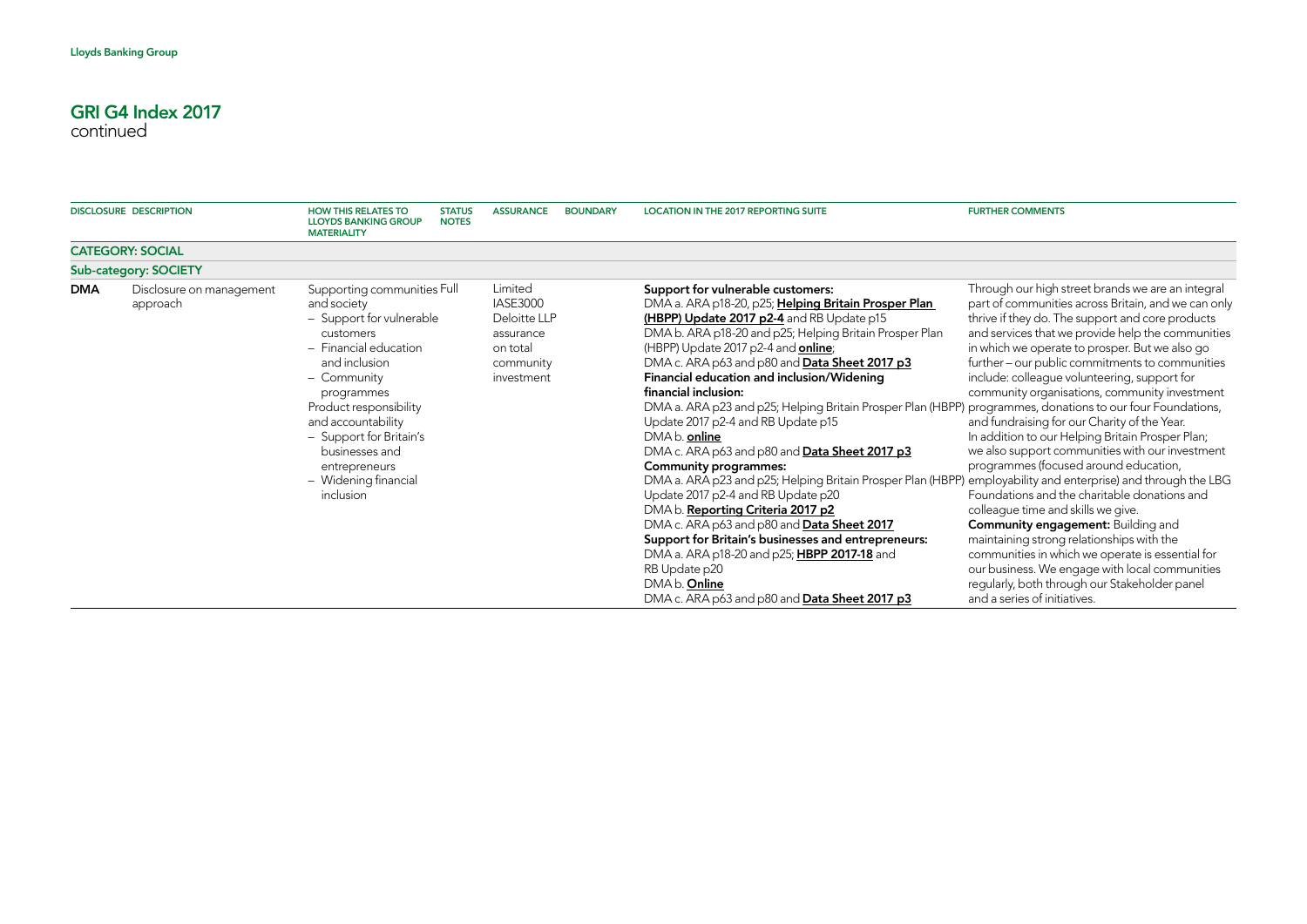significant risks identified

| <b>DISCLOSURE DESCRIPTION</b> |                                                                                                                                | <b>HOW THIS RELATES TO</b><br><b>LLOYDS BANKING GROUP</b><br><b>MATERIALITY</b>                                                | <b>STATUS</b><br><b>NOTES</b> | <b>ASSURANCE</b> | <b>BOUNDARY</b>       | <b>LOCATION IN THE 2017 REPORTING SUITE</b>                                                                                                                                                                                                                                                                                                                                                            | <b>FURTHER COMMENTS</b>                                                                                                                                                                                                                                                                                                                                                                                                                                                                                                                                                                                                                                                                                                                                                                                                                                                                                                                                                                                                                                                              |
|-------------------------------|--------------------------------------------------------------------------------------------------------------------------------|--------------------------------------------------------------------------------------------------------------------------------|-------------------------------|------------------|-----------------------|--------------------------------------------------------------------------------------------------------------------------------------------------------------------------------------------------------------------------------------------------------------------------------------------------------------------------------------------------------------------------------------------------------|--------------------------------------------------------------------------------------------------------------------------------------------------------------------------------------------------------------------------------------------------------------------------------------------------------------------------------------------------------------------------------------------------------------------------------------------------------------------------------------------------------------------------------------------------------------------------------------------------------------------------------------------------------------------------------------------------------------------------------------------------------------------------------------------------------------------------------------------------------------------------------------------------------------------------------------------------------------------------------------------------------------------------------------------------------------------------------------|
|                               | <b>Aspect: Local communities</b>                                                                                               |                                                                                                                                |                               |                  |                       |                                                                                                                                                                                                                                                                                                                                                                                                        |                                                                                                                                                                                                                                                                                                                                                                                                                                                                                                                                                                                                                                                                                                                                                                                                                                                                                                                                                                                                                                                                                      |
| <b>FS13</b>                   | Access points in low-populated<br>or economically disadvantaged<br>areas by type                                               | Supporting communities Partial<br>and society<br>- Financial education<br>and inclusion                                        |                               |                  | Inside and<br>Outside | RB Update p20-21                                                                                                                                                                                                                                                                                                                                                                                       |                                                                                                                                                                                                                                                                                                                                                                                                                                                                                                                                                                                                                                                                                                                                                                                                                                                                                                                                                                                                                                                                                      |
| <b>FS14</b>                   | Initiatives to improve access<br>to financial services for<br>disadvantaged people                                             | Supporting communities Full<br>and society<br>- Financial education<br>and inclusion                                           |                               |                  | Inside and<br>Outside | ARA p18-20 and p25; RB Update p21 and HBPP 2017 update<br>p2-4 and <b>online</b>                                                                                                                                                                                                                                                                                                                       |                                                                                                                                                                                                                                                                                                                                                                                                                                                                                                                                                                                                                                                                                                                                                                                                                                                                                                                                                                                                                                                                                      |
| G4-SO1                        | Percentage of operations<br>with implemented local<br>community engagement,<br>impact assessments, and<br>development programs | Supporting communities Partial<br>and society<br>- Community<br>programmes                                                     |                               |                  | Inside and<br>Outside | ARA p18-20 and p25; RB Update p20; <b>online</b> ; and Helping<br>Britain Prosper Plan (HBPP) Update 2017 p2-4                                                                                                                                                                                                                                                                                         |                                                                                                                                                                                                                                                                                                                                                                                                                                                                                                                                                                                                                                                                                                                                                                                                                                                                                                                                                                                                                                                                                      |
|                               | <b>Aspect: Anti-corruption</b>                                                                                                 |                                                                                                                                |                               |                  |                       |                                                                                                                                                                                                                                                                                                                                                                                                        |                                                                                                                                                                                                                                                                                                                                                                                                                                                                                                                                                                                                                                                                                                                                                                                                                                                                                                                                                                                                                                                                                      |
| <b>DMA</b>                    | Disclosure on management<br>approach (specific to<br>Anti-corruption)                                                          | How the Group is run<br>- Governance and<br>accountability<br>- Board effectiveness<br>Building trust<br>- Responsible conduct | Partial                       |                  |                       | Governance and accountability:<br>DMA a. ARA p24 and p135 and RB Update p2<br>DMA <sub>b</sub> . Online<br>DMA c. ARA p58, p60 and p66<br><b>Board effectiveness:</b><br>DMA a. ARA p60-65 and p82<br>DMA b. ARA p68-69<br>DMA c. ARA p66<br>Responsible conduct - Anti-bribery and corruption:<br>DMA a. ARA p24 and p134 and RB Update p2<br>DMA <sub>b</sub> . Online<br>DMA c. ARA p68-69 and p135 | Doing business responsibly is vital for the<br>sustainability of the Group and for the trust of our<br>customers and stakeholders. It requires strong<br>shared goals - we take a zero tolerance stance on<br>corruption and bribery - and the continuous effort<br>from every colleague, underpinned by a robust,<br>all-encompassing framework.<br>Our Values and Codes of Responsibility set out the<br>required behaviors of our colleagues, contractors<br>and suppliers; and are enforced through robust<br>training and systems, including Speak-Up our<br>whistle-blowing process.<br>Anti-corruption and bribery: Our policies, codes,<br>systems and initiatives are created and embedded<br>in order to prevent bribery and corruption. The<br>Group regularly reviews and assesses these policies<br>to keep them current, effective and consistent<br>across markets and jurisdictions. All colleagues,<br>including contractors, complete mandatory annual<br>anti-bribery training and are encouraged to report<br>confidentially any instances of suspected bribery. |
| G4-SO3                        | Total number and percentage<br>of operations assessed for risks<br>related to corruption and the                               | Building trust<br>- Responsible conduct                                                                                        | Partial                       |                  | Inside and<br>Outside | ARA p24 and p27; RB Update p2 and p12 and<br>Data Sheet 2017 p1                                                                                                                                                                                                                                                                                                                                        |                                                                                                                                                                                                                                                                                                                                                                                                                                                                                                                                                                                                                                                                                                                                                                                                                                                                                                                                                                                                                                                                                      |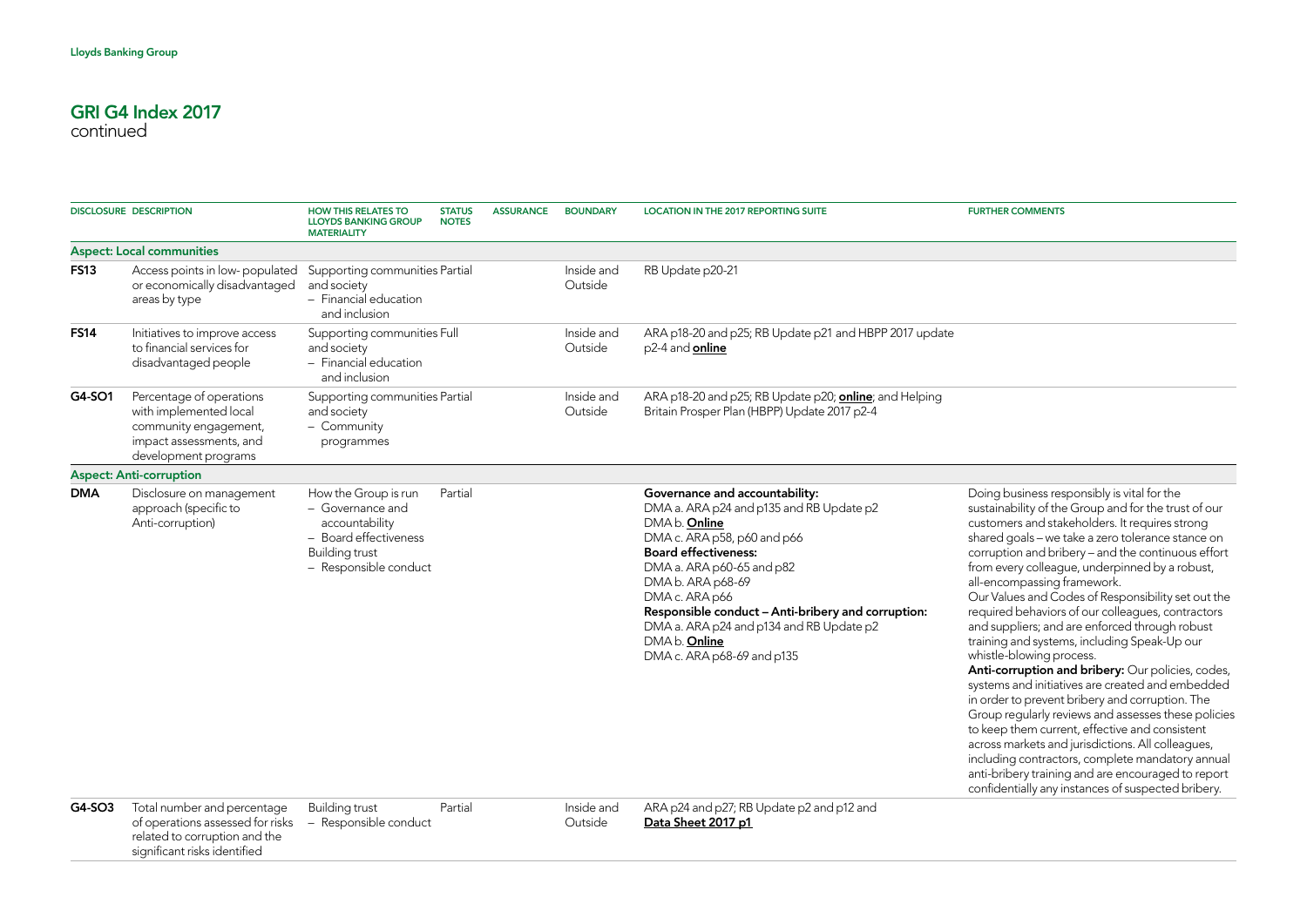|         | <b>DISCLOSURE DESCRIPTION</b>                                                                                                             | <b>HOW THIS RELATES TO</b><br><b>LLOYDS BANKING GROUP</b><br><b>MATERIALITY</b>                                                | <b>STATUS</b><br><b>NOTES</b> | <b>ASSURANCE</b> | <b>BOUNDARY</b>       | <b>LOCATION IN THE 2017 REPORTING SUITE</b>                    | <b>FURTHER COMMENTS</b>                                                                                                                                                                                                                                                                                                                                                                                              |
|---------|-------------------------------------------------------------------------------------------------------------------------------------------|--------------------------------------------------------------------------------------------------------------------------------|-------------------------------|------------------|-----------------------|----------------------------------------------------------------|----------------------------------------------------------------------------------------------------------------------------------------------------------------------------------------------------------------------------------------------------------------------------------------------------------------------------------------------------------------------------------------------------------------------|
| G4-SO4  | Communication and training on<br>anti-corruption policies<br>and procedures                                                               | <b>Building trust</b><br>- Responsible conduct                                                                                 | Full                          |                  | Inside                | ARA p24-25 and RB Update p2 and p12                            | All colleagues, including contractors, complete<br>annual anti-bribery training and are encouraged<br>to report confidentially any instances of suspected<br>bribery via the Speak-Up service or their line<br>manager.<br>Each colleague is aware of our Anti-Money<br>Laundering and Counter Terrorist Policy and<br>completes training to understand how they can<br>help to protect the Group and our customers. |
| G4-SO5  | Confirmed incidents of<br>corruption and actions taken                                                                                    | <b>Building trust</b><br>- Responsible conduct                                                                                 | Partial                       |                  | Inside and<br>Outside | ARA p24-25 and RB Update p12                                   |                                                                                                                                                                                                                                                                                                                                                                                                                      |
|         | <b>Aspect: Public Policy</b>                                                                                                              |                                                                                                                                |                               |                  |                       |                                                                |                                                                                                                                                                                                                                                                                                                                                                                                                      |
| G4-SO6  | Total value of political<br>contributions by country<br>and recipient/ beneficiary                                                        | How the Group is run<br>- Governance and<br>accountability<br><b>Building trust</b><br>- Responsible conduct<br>- Transparency | Full                          |                  | Inside and<br>Outside | AR p5, p8 and p18-20                                           | We do not make any contributions to political<br>parties, but we do engage regularly with<br>government bodies and regulatory bodies<br>on relevant public policy.                                                                                                                                                                                                                                                   |
|         | Aspect: anti-competitive behaviour                                                                                                        |                                                                                                                                |                               |                  |                       |                                                                |                                                                                                                                                                                                                                                                                                                                                                                                                      |
| G4-SO7  | Total number of legal actions<br>for anti-competitive behaviour,<br>anti-trust, and monopoly<br>practices and their outcomes              | How the Group is run<br>- Governance and<br>accountability<br><b>Building trust</b><br>- Responsible conduct<br>- Transparency | Partial                       |                  | Inside and<br>Outside | ARA p24-25, p8, p34 and p42 and <b>online</b>                  |                                                                                                                                                                                                                                                                                                                                                                                                                      |
|         | <b>Aspect: Compliance</b>                                                                                                                 |                                                                                                                                |                               |                  |                       |                                                                |                                                                                                                                                                                                                                                                                                                                                                                                                      |
| G4-SO8  | Monetary value of significant<br>fines and total number of non-<br>monetary sanctions for non-<br>compliance with laws<br>and regulations | How the Group is run<br>- Governance and<br>accountability<br><b>Building trust</b><br>- Responsible conduct                   | Partial                       |                  | Inside and<br>Outside | ARA p113                                                       | To the best of our knowledge, we have complied<br>with all laws and regulations and therefore have not<br>received any fines or sanctions this reporting year.                                                                                                                                                                                                                                                       |
| G4-SO11 | Grievance Mechanisms for<br>Impacts on Society                                                                                            | How the Group is run<br>- Governance and<br>accountability<br><b>Building trust</b><br>- Responsible conduct                   | Full                          |                  | Inside and<br>Outside | ARA p24 and p62-63; and Data Sheet 2017 p1<br>(FCA complaints) | We have complied with all environmental laws and<br>regulations and to the best of our knowledge have<br>therefore not received any fines or sanctions during<br>this reporting year.                                                                                                                                                                                                                                |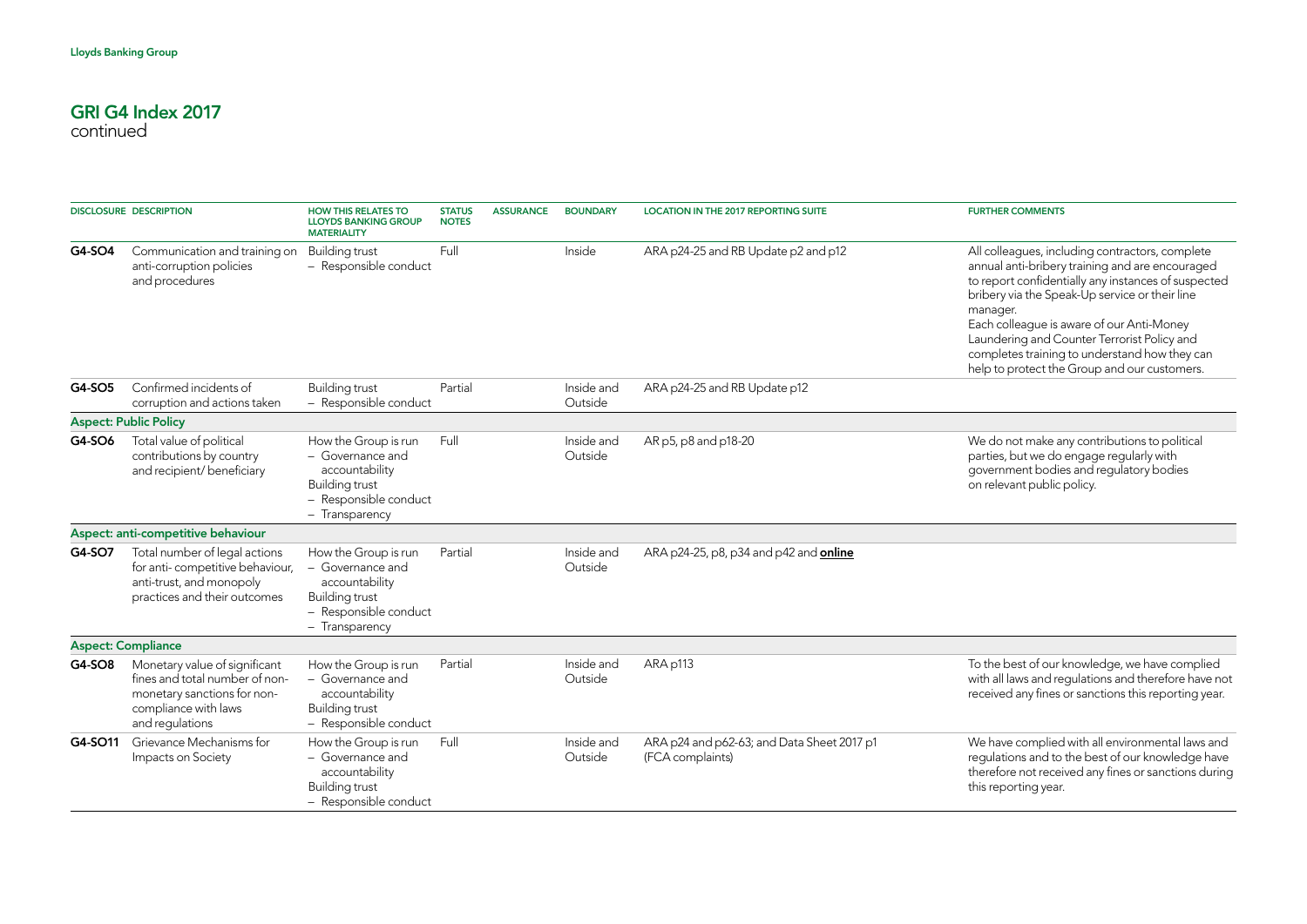| <b>DISCLOSURE DESCRIPTION</b>                                                                                               |                                       | <b>HOW THIS RELATES TO</b><br><b>LLOYDS BANKING GROUP</b><br><b>MATERIALITY</b>                                                                                                            | <b>STATUS</b><br><b>NOTES</b> | <b>ASSURANCE</b> | <b>BOUNDARY</b> | <b>LOCATION IN THE 2017 REPORTING SUITE</b>                                                                                                                                                                                                                                                                                                                                                                                                                                                                  | <b>FURTHER COMMENTS</b>                                                                                                                                                                                                                                                                                                                                                                                                                                                                                                                                                                                          |
|-----------------------------------------------------------------------------------------------------------------------------|---------------------------------------|--------------------------------------------------------------------------------------------------------------------------------------------------------------------------------------------|-------------------------------|------------------|-----------------|--------------------------------------------------------------------------------------------------------------------------------------------------------------------------------------------------------------------------------------------------------------------------------------------------------------------------------------------------------------------------------------------------------------------------------------------------------------------------------------------------------------|------------------------------------------------------------------------------------------------------------------------------------------------------------------------------------------------------------------------------------------------------------------------------------------------------------------------------------------------------------------------------------------------------------------------------------------------------------------------------------------------------------------------------------------------------------------------------------------------------------------|
| <b>CATEGORY: SOCIAL</b>                                                                                                     |                                       |                                                                                                                                                                                            |                               |                  |                 |                                                                                                                                                                                                                                                                                                                                                                                                                                                                                                              |                                                                                                                                                                                                                                                                                                                                                                                                                                                                                                                                                                                                                  |
|                                                                                                                             | Sub-category: PRODUCT RESPONSIBILITY  |                                                                                                                                                                                            |                               |                  |                 |                                                                                                                                                                                                                                                                                                                                                                                                                                                                                                              |                                                                                                                                                                                                                                                                                                                                                                                                                                                                                                                                                                                                                  |
| <b>DMA</b>                                                                                                                  | Disclosures on<br>Management Approach | Product responsibility<br>and accountability<br>- Customer privacy and<br>data security<br>- Support for Britain's<br>businesses and<br>entrepreneurs<br>- Widening financial<br>inclusion | Full                          |                  |                 | Customer privacy and data security:<br>DMA a. ARA p23 and online<br>DMA b. ARA p27 and p79 and <b>online</b><br>DMA c. ARA p33, p79 and p110<br>Support for Britain's businesses and entrepreneurs:<br>DMA a. ARA p18-20 and p25; HBPP 2017-18 and online<br>DMA b. RB Update p15 and <b>online</b><br>DMA c. ARA p63 and p80; Data Sheet 2017 p3<br>Widening financial inclusion:<br>DMA a. ARA p23 and p25 and RB Update p15<br>DMA <sub>b</sub> . Online<br>DMA c. ARA p63 and p80 and Data Sheet 2017 p3 | We focus on the following issues:<br><b>Customer privacy:</b> In order to build better<br>customer experience and satisfaction, we embed -<br>through colleague training and performance criteria<br>- our policies on clear and fair customer product<br>and service marketing, sales and communications.<br>Widening financial inclusion: We create and<br>deliver simple and responsible products and<br>services, through a broad range of channels, as well<br>as educating and supporting SMEs, entrepreneurs,<br>and new home-buyers.                                                                     |
| DMA (FSS)<br>Active<br>Ownership                                                                                            |                                       | How the Group is run<br>- Governance and<br>accountability                                                                                                                                 | Partial                       |                  |                 | ARA p59, p62-62 and p84-85                                                                                                                                                                                                                                                                                                                                                                                                                                                                                   | We regularly engage with our stakeholders about<br>social and environmental issues: We consult<br>stakeholders on the issues that matter most to<br>them in our annual materiality process; as well as<br>responding to any issues raised and voted on at<br>our AGM.                                                                                                                                                                                                                                                                                                                                            |
| <b>DMA</b><br>(FSS)<br><b>Policies</b><br>for the<br>fair design<br>and sale<br>of financial<br>products<br>and<br>services | Disclosures on<br>Management Approach | <b>Building Trust</b><br>- Responsible conduct                                                                                                                                             | Full                          |                  |                 | ARA p23 and p25; <b>online</b> ; ARA p63 and p80 and<br>Data Sheet 2017 p3                                                                                                                                                                                                                                                                                                                                                                                                                                   | We take a responsible approach to lending,<br>sales and communications, to ensure the<br>wellbeing of our customers. We implement<br>responsible and transparent processes and<br>robust policies and processes to encourage ethical<br>behaviour in the workforce. This is underpinned<br>by training, performance related review and a<br>remuneration policy.<br>In order to build better customer experience and<br>satisfaction, we embed - through colleague training<br>and performance criteria - our policies on clear and<br>fair customer product and service marketing, sales<br>and communications. |